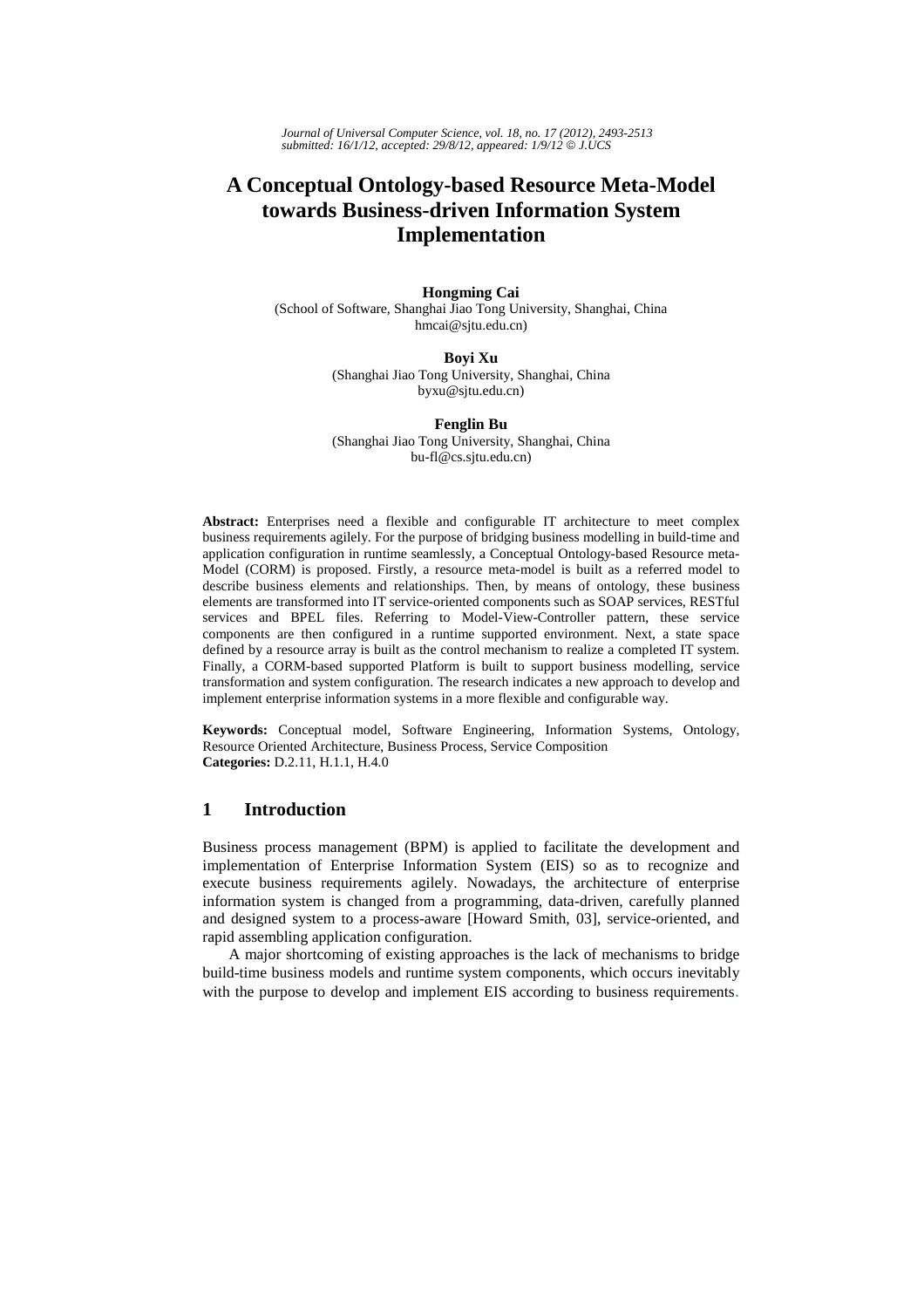The business models are quite different from executed system components, and logical structures of business processes are separated from detailed realization of business functions. Business process model generated from build-time stage doesn't always contain all the information to construct an executable information system in runtime time. Some semantic information such as associations of processes, tasks, roles and functions are lost when switching from form design stage to realization stage.

Therefore, a Conceptual Ontology-based Resource meta-Model (CORM) is proposed to design business process and build a configurable service-oriented system in a consolidated manner by means of bridging a business model definition and executable services. Correspondingly, based on CORM, a supported platform for business process modelling, and services configuration, is built to implement enterprise information systems.

The paper is structured as follows. Section 2 reviews previous works on process modelling and system configuration. Section 3 introduces the idea of business-driven system configuration based on CORM, which allows one to recognize business elements and transform them into service components. Section 4 presents a formal definition of CORM for describing business elements and their relationships, as well as service transformation. Based on CORM, Section 5 presents a referenced architecture, allowing one to develop and configure a complete service-oriented system. Section 6 describes the system implementation of a CORM-based supported platform, and a case study and related discussion is also given. Finally, Section 7 concludes the paper and discusses future works.

# **2 Related works**

In order to develop and implement enterprise information systems according to business requirements, related researches could be divided into three aspects: business modelling, transforming methods and IT support environment.

### **(1) Conceptual model for business process modelling**

Given a huge number of business modelling approaches, we focus on the conceptual models that emphasize both process definition and execution, leaving aside some process describing methods only for business process design purpose like IDEF [Cheol-Han Kim, 03].

Alessandro [Alessandro, 09] proposed a conceptual modelling approach for business service development to support top-down, model-driven design of professional service integration automation. But the approach lacked implemented architecture, thus difficult for enterprises to use in practice. Jung [J.J. Jung, 09] proposed a novel framework based on aligning business ontology for integrating heterogeneous business processes. It gave a feasible method to realize integration between business processes. But the scalability of alignment-based distributed BPMs was hard to evaluate.

#### **(2) Transforming methods**

As web service is a popular method adopted for business process execution recently, we discuss transforming methods mainly focused on service-level transformation.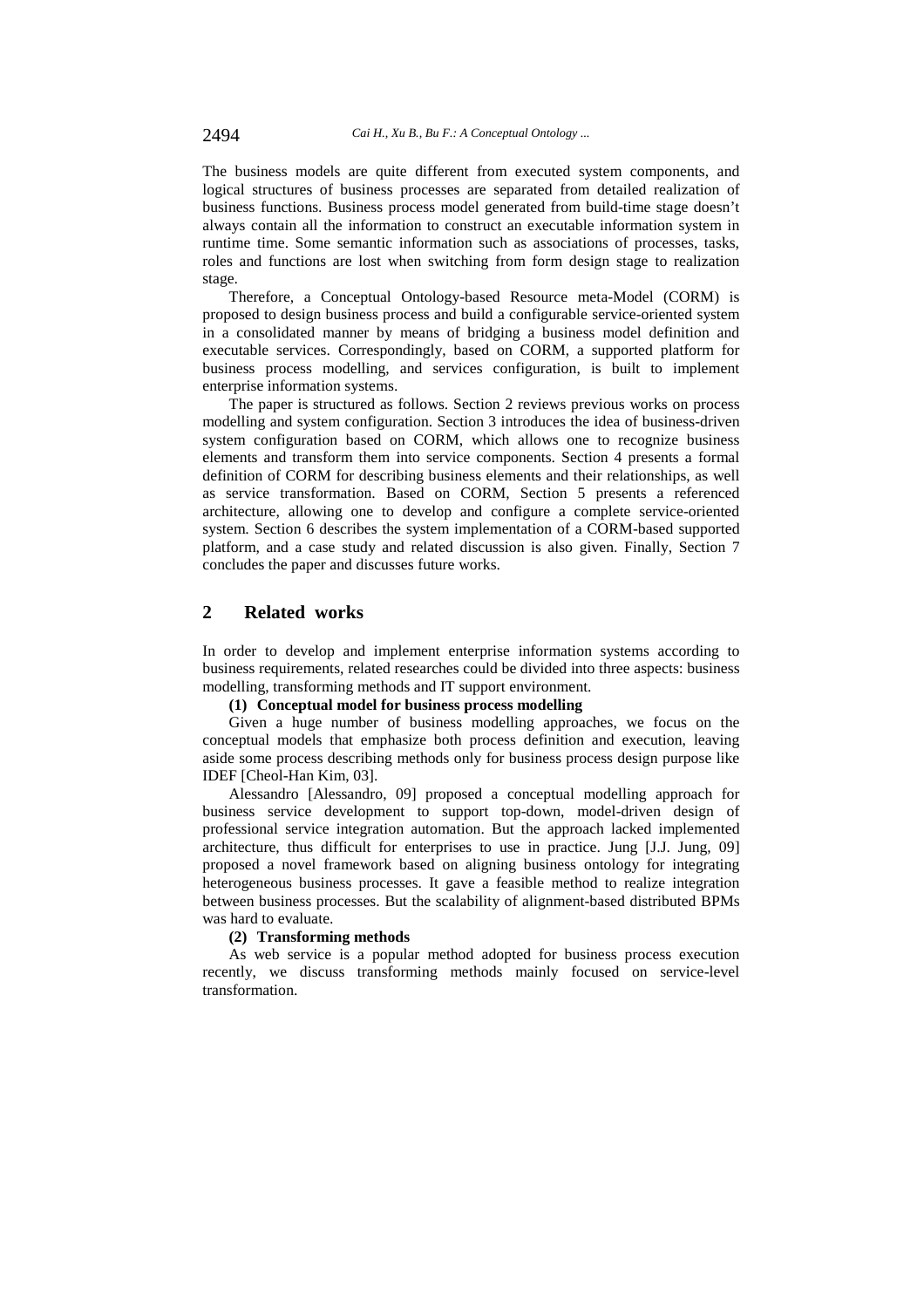Ziemann [J. Ziemann, 05] introduced a pragmatic transformation approach to map Event-driven Process Chains (EPC) process to BPEL. This approach used EPC for modelling business process with web services associated, to provide syntax transformation technology. Kopp [Oliver Kopp, 06] defined a kind of EPC to simplify the logic description of complex business process, and then transformed it to BPEL process, but the limitation lies in the inadequacy of web service semantic information itself. Zhao [Chenting Zhao, 09] studied how to generate language-specific business process models and process interaction semantics from UML 2.0 process models. He proposed a set of transformation patterns to map BPEL. However, he lacks some consideration for some other elements such as data, roles or department, which are crucial to construct a complete system for business use.

# **(3) Supported software architecture for business process execution**

Supported software architecture is mainly concerning system configuration in order to implement information system rapidly.

Bianchini [D. Bianchini, 06] proposed a model, a methodology and a tool environment based on ontology for service discovery. The proposed service ontology was in view of functional aspects and was organized on three layers. It aimed to support traditional search based on UDDI. Zaupa [Zaupa, 08] combined traditional product line approach and SOA to present the WIDE-PL environment which supported the generation of Web applications. Because there is an explicit different concern between the business logic of the application and the services logic, Web applications are allowed to be developed and evolved in a simpler manner. K. Votis [K. Votis, 08] proposed an ontologically principled service-oriented architecture for the administration and integration of distributed nodes. Two-level ontology was introduced to enable efficient integration by mapping concepts to actual information in a distributed environment. This method gave a good direction for the searching services and resources from distributed environment. Wei Ye [Wei Ye, 09] introduced a web-based integration platform which used a component model to encapsulate integrated objects and a connector model to specify communication. Based on the platform, end user could integrate enterprise applications and services in a more lightweight manner. The core of the platform focused on the abstractions of attribute, operation, and event.

From the above literatures, we could find that researchers have made lots of improvements for business modelling or application integration, and some transformed methods are also provided to connect these two aspects. But a conceptual model which could seamlessly bridge build-time design stages and runtime execution stage is still left to be proposed.

## **3 Idea of business-driven system configuration based on CROM**

The lifecycle of business process management [W.M.P. van der Aalst, 03] is divided into four phases: process diagnosis, process design, system configuration and process enactment. Figure 1 shows the idea of business-driven system configuration based on CORM. CORM consists of resource models, ontology, and semantic information. It acts as a conceptual model so as to connect two phases of process design and system configuration. By means of service transformation which realizes the transformation from business models to service components in execution stages, CORM, which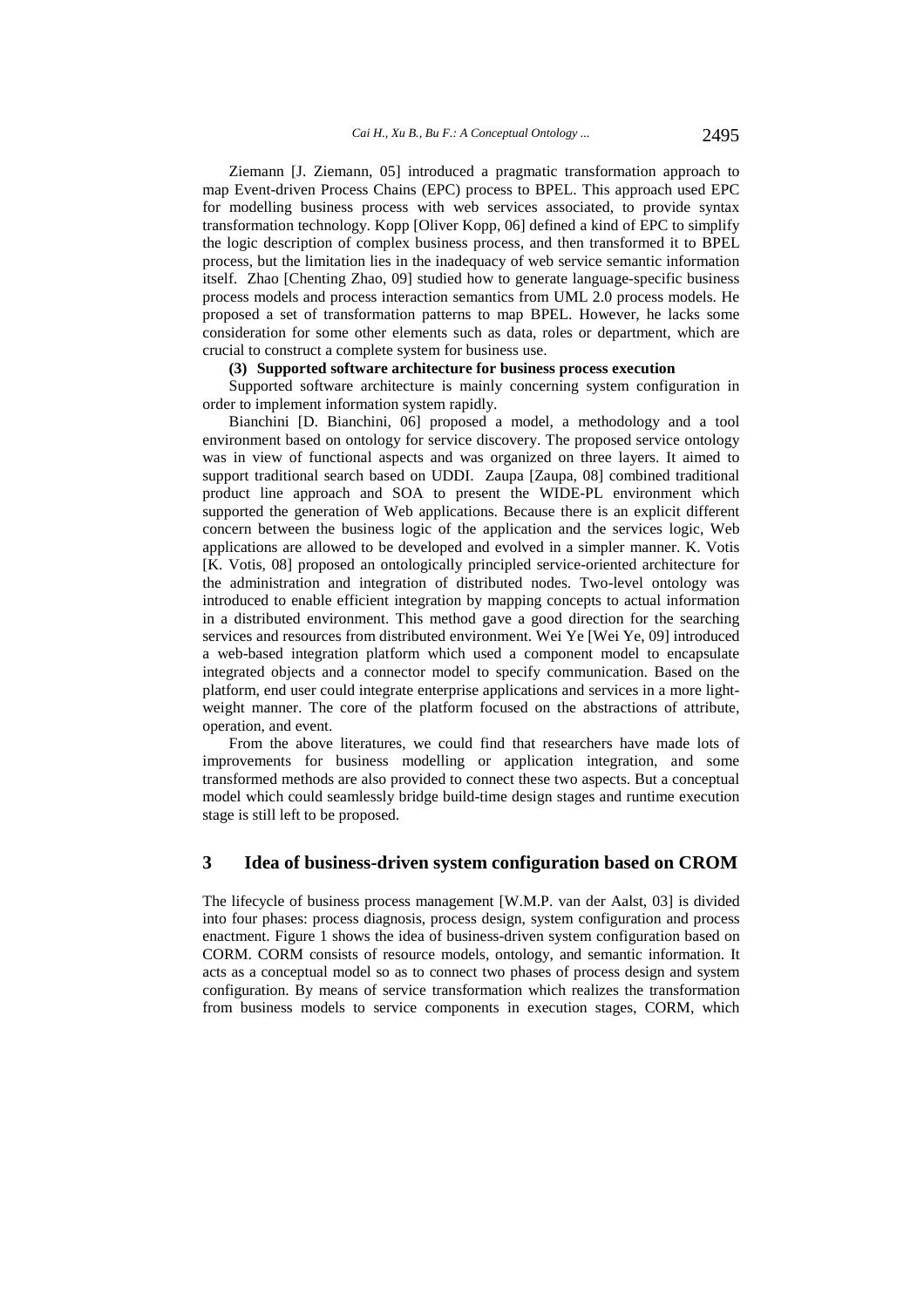contains both structural relationships and operational relationships, could be used to construct both a resource-centric business modelling and a system configuration platform.



*Figure 1: Idea of business-driven system configuration based on CORM* 

In the design phase, CORM is used to support business modelling and maintain business elements consistence of different views. To connect business elements with service components, service transformation is carried out based on CORM. In the system configuration phase, business functions and information entities are transformed into SOAP and REST services [M. Muehlen, 05] based on structural relationships and operational relationships of CORM.

Three actors are related the process of Business-driven System Configuration. These three actors are described as follows: (1) Business process modellers design business process model according to business requirements. The models obtained from business process modelling provide reference for service transformation and composition. Although business process involves lots of business factors, at least some basic factors such as data, users, and tasks should be included in the process models. (2) IT engineers implement the service transformation and system configuration according to business models. By integrating services to construct a complete system, business requirements and IT infrastructures are aligned. (3) Endusers execute the services which are supported by enterprise application. These services are invoked in a convenient and simple way.

# **4 Conceptual model for business modelling and service transformation**

Section 4 presents a formal definition of Resource meta-Model in order to describe individual business elements such as user, information entity and function in an integrated manner. Based on these conceptual descriptions, business modelling and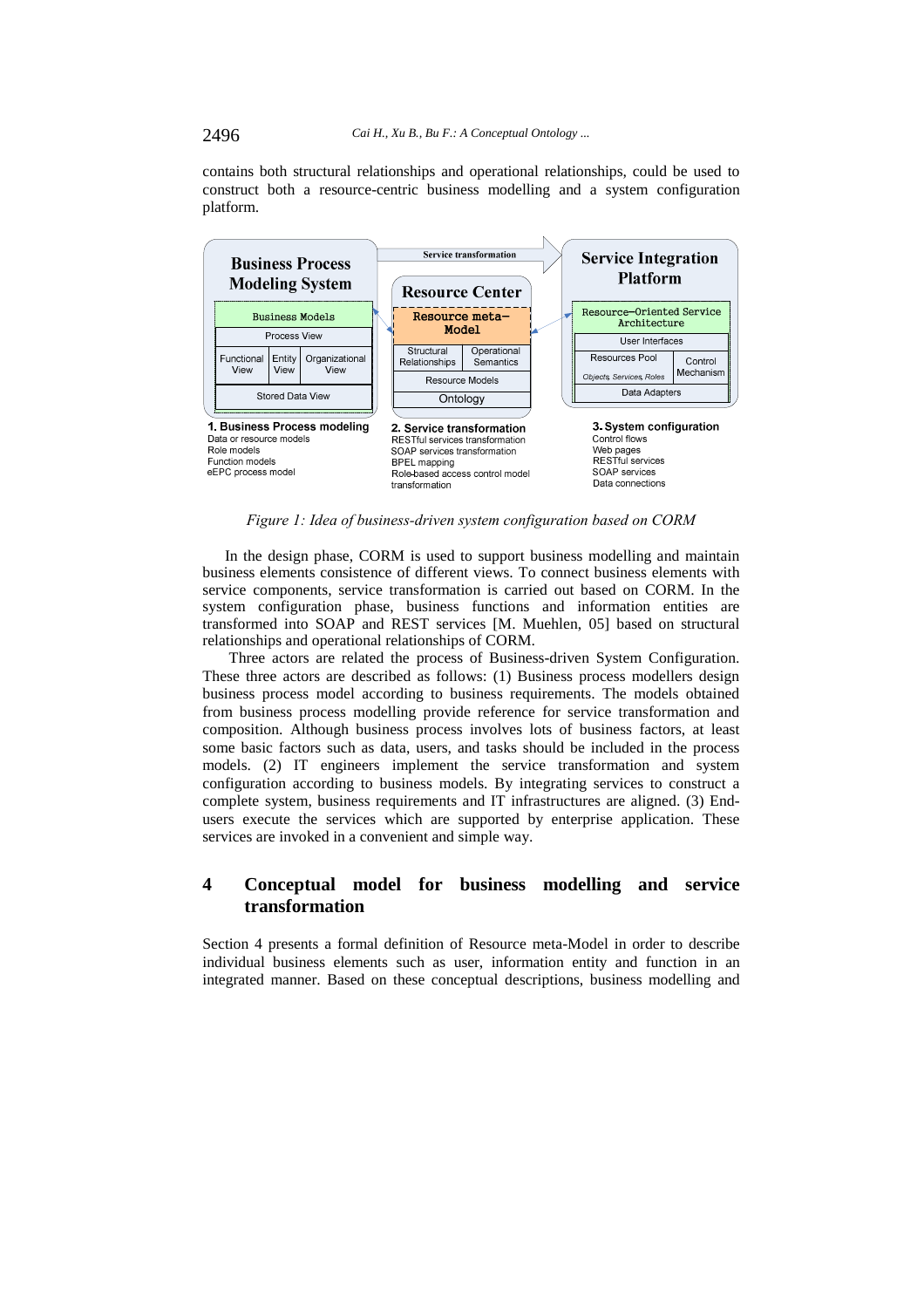service transformation could be carried out so as to construct business models and static service descriptions in the design stage.

#### **4.1 Definition of Resource meta-Model**

To achieve the goal of system configuration at application-level, all resources in an existing distributed and heterogeneous system have to be firstly identified, analysed and encapsulated. Then all encapsulated resources will be registered into the resource centre under the unified management, so as to hide the information heterogeneity from different systems. Therefore, it is very essential to define a unified architecture for information modelling. Based on business process analysis, a resource metamodel is shown in Figure 2.



*Figure 2: Resource meta-Model* 

**Definition 1:** Resource meta-Model (ReM)

The Resource meta-Model is a set of Resource View Model (RVM), Organizational View Model (OVM), Functional View Model (FVM), Semantic Relationship (SR), and Process View Model (PVM). Thus, Resource meta-Model (ReM) is defined as the following tuple:

#### $ReM = \langle$  RVM, OVM, FVM, SR, PVM  $>$

**Definition 2:** Resource View Model (RVM)

The Resource View Model (RVM) is defined as the following tuple:

 $RVM = <$ ResID, ResType, SProps, AS, OP, OIP >

Hereby the ResID, which is the unique identifier of a resource view model, could be represented as a Uniform Resource Identifiers (URI) in the web environment.

ResType is the underlying category, which describes the type of a resource with a specific static property and can be automatically organized by using a hierarchical tree method which is based on ontology classification.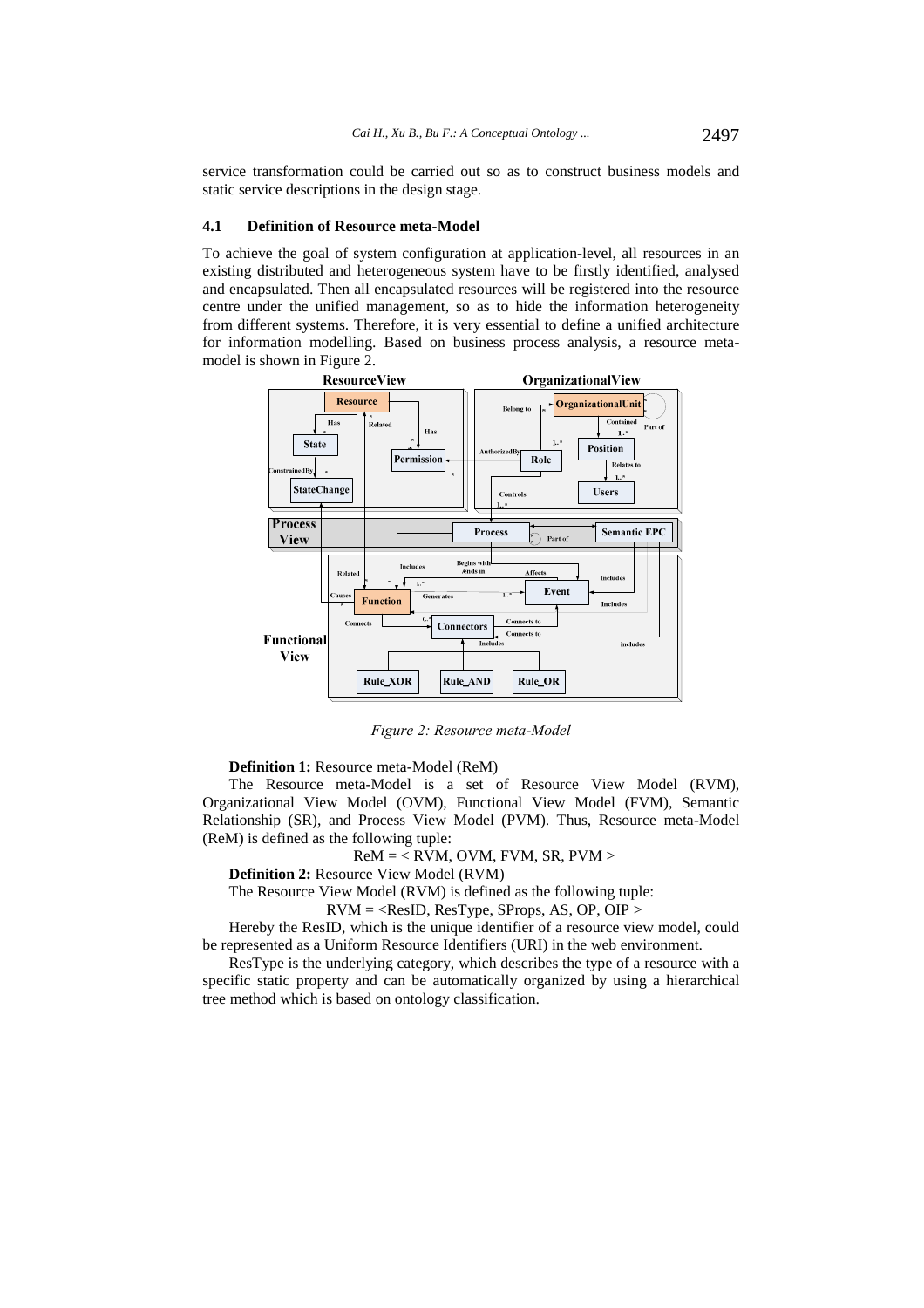SProps consists of the static properties of a resource. These properties, e.g. the manufacturing data of a product, will remain unchanged after its establishment.

AS (Activity State) is defined to describe the states of a resource during the execution process. AS represents a set of status of a resource, e.g. a set of state like (created, locked, outgoing, and archived) of resource Order in a sales process.

 $AS = <$ Sstart, Send, Sn $>$ 

Where  $Sn = \{s1, s2, s3, \dots\}$ ,  $|Sn| > 0$ , Sstart $\in$ Sn, Send $\in$ Sn, si = <StateName>. Sstart indicates the initial state of a resource in the state diagram, and Send means the end state. Every si in the set of Sn represents an intermediate state of the resource.

OP (Operation Set) is defined as a set of internal functions related to properties so as to change resource state. Every operation in OP could be used as the format like opi.

OIP (Operation Interface with Permissions) is used to maintain resource security by granting a role the permissions of some operations or some resources.

**Definition 3:** Organizational View Model (OVM)

The OVM is defined as a set of Positions (position), Roles (role), Group (group), and Relationship between these factors. Thus the Organization Unit Model (OUM) is defined as the following tuple:

 $\text{OVM} = \text{&}$  spositions, roles, group, relationship

OVM is the basic blocks for business actor. It adds relations to tasks.

**Definition 4:** Functional View Model (FVM)

Functional Point Model (FPM) is defined as the following tuple:

FVM = <InputRes, OutputRes, CtrlRes, PreEvent, PostEvent, ChangedState>

The FVM is defined as a set of Input Resources (InputRes), Output Resources (OutputRes), Control Resources (CtrlRes), Initial Event (PreEvent), Generated Event(PostEvent), and Changed State (ChangedState).

FVM is the basic element to represent atomic logical task in the enterprise.

Events: Events describe the situation before and/or after the execution of a function. Functions are connected through events. An event corresponds to a postcondition of one function and acts as a precondition of another function.

**Definition 5:** Semantic Relationship (SR)

The Semantic Relationship is defined as a set of Relationships between RVMs, FVMs, and OVMs. Thus, Semantic Relationship (SR) is defined as the follows:

SR=<Relation\_RO, Relation\_RF, Relation\_OF>

In it, Relation RO represents the relationships between RVMs and OVMs, Relation RF represents the relationships between RVMs and FVMs, and Relation OF represents the relationships between FVMs and OVMs. SR describes the association of business elements, which could be used in access control models or mapping processes to construct control-flow.

To improve the integration of the business elements of different views, SEPC, which extends structure of the traditional EPC, is designed to describe business process. The definition of Semantic EPC is given as follows.

**Definition 6:** A SEPC is defined as:

SEPC= {Events, FVMs, Connectors, Arc, Label, EP}

In the definition, *Events* is a finite nonempty set of events; *FVMs* is a set of function metamodels, including semantic information of the basic web service description, interaction partnership, and related operation data; *Connectors* is a multi-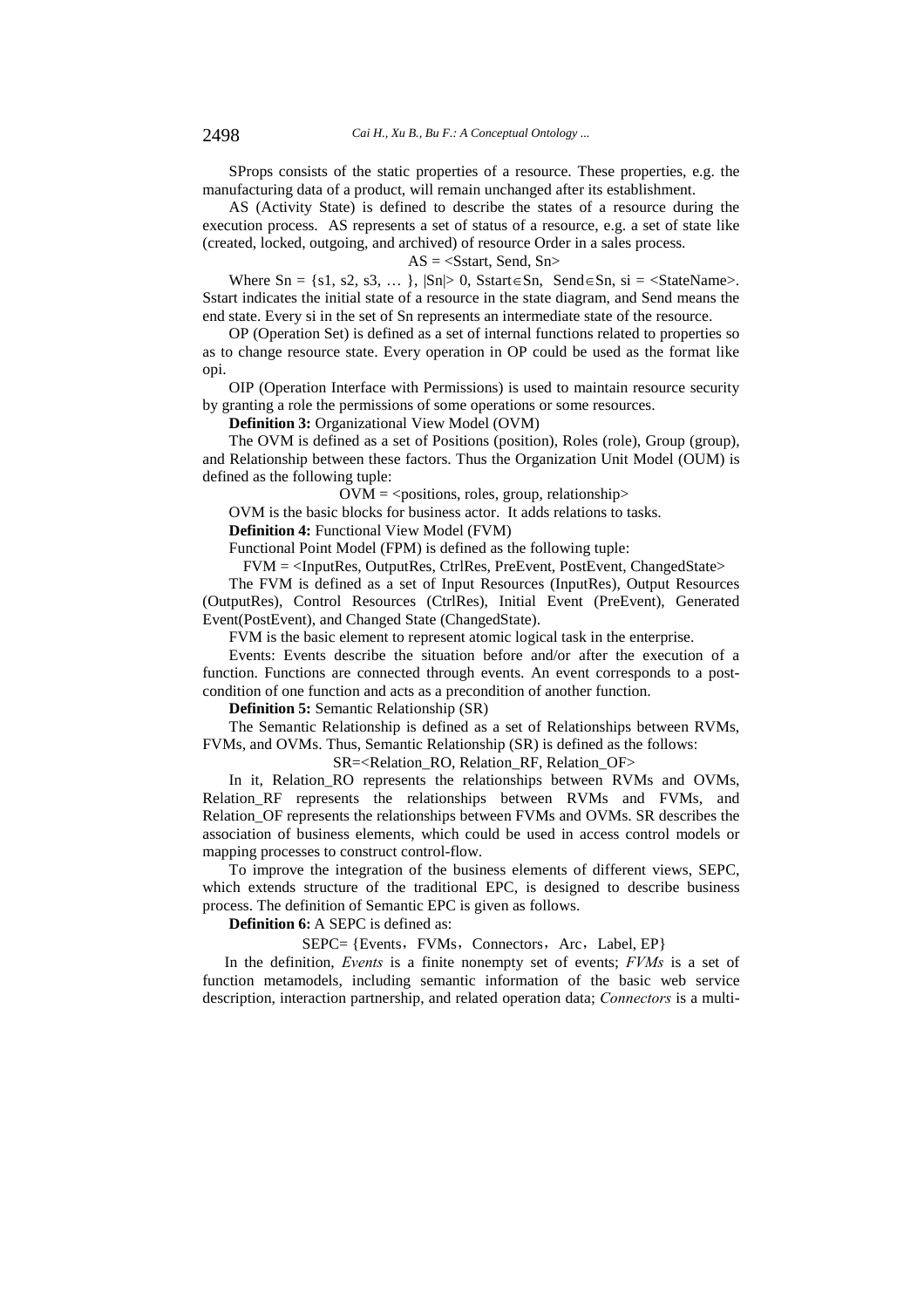set of connectors, *Connector* ⊂*{AND*, *OR*, *XOR}*<sup>+</sup>; *Arc* is a nonempty set of control flow arcs, *Arc*⊂*{Connector→(Event*∪*FVM)*∪*(Event*∪*FVM)→Connector}*; *Label* is a set of labels, containing conditional judgment expressions to control the business process logic; *EP* is a set of start points and end points of the process, which could be used as an connected point of two process.

The definition above shows the basic elements of SEPCs. Besides, it is meaningful to restrain the activities and interactions among these elements to keep the semantic precision of SEPCs process.

**Definition 7:** a SEPC is valid SEPC if it satisfies the following conditions

1) SEPC has exactly one start point and at least one end point.

2) Start/End point must be events, that is, a SEPC start by an Event, and end by one Event or several Events.

3) Each FVM has exactly one predecessor such as Event.

4) Connectors always connect FVMs with Events, and there has to be more than one predecessor or successor, FVM decides which Event will be active based on **Connector** 

5) Structured Cycles are allowed in SEPC, but Arbitrary Cycles are excluded.

The constraint of start point ensures the uniqueness of process entry, which allows nesting between different processes. Connectors are classified according to the number of predecessors and successors. We define join connector with more than one predecessor (e.g. AND join), and split connector with more than one successor (e.g. XOR split). On the purpose of avoiding concept confusion, connector with multi predecessors and successors is forbidden.

In order to transform business process, we define function meta-model to describe activities for the purpose of service execution. It is useful and clear enough to design activity sequences with straightforward logic, while for the web-service-based business processes, each of which is performed by different partners, the collaboration and data interaction is hard to model. Our function model is based on the extension of attributions in BPEL basic activity units, because BPEL contains enough semantic information for web service composition and execution.

**Definition 8:** Process Meta-Model is an expression satisfying

 $<$  PMM  $>$  =  $<$ PN, FT, IOs, RF, PT, FH, CF, RealtedSEPC $>$ 

- In it, PN is the process name, using string type.
- AT is the action type of process, includes string types {Invoke, Receive,

Reply , Assign , Throw , Wait , Empty , Exit} by referring to the categories of BPEL basic activity.

- IOs is a string list which contains input and output parameters of one function. The formula is  $IOS = (InputParas, OutputParas)$ . Both Input and Output could be a list of string or a single string. IOs will be used to select appropriate resources from resource pool.
- RF describes the partner relationship between functions.  $RF =$  (partner Link, ("myRole"|"partnerRole"), roleName). The partnerLink is the name of the partner relationship. The roleName identifies the role of the function in specified partnerLink. ("myRole"|"partnerRole") means the function which takes one of the two role types.
- PT expresses the Port Type for BPEL description.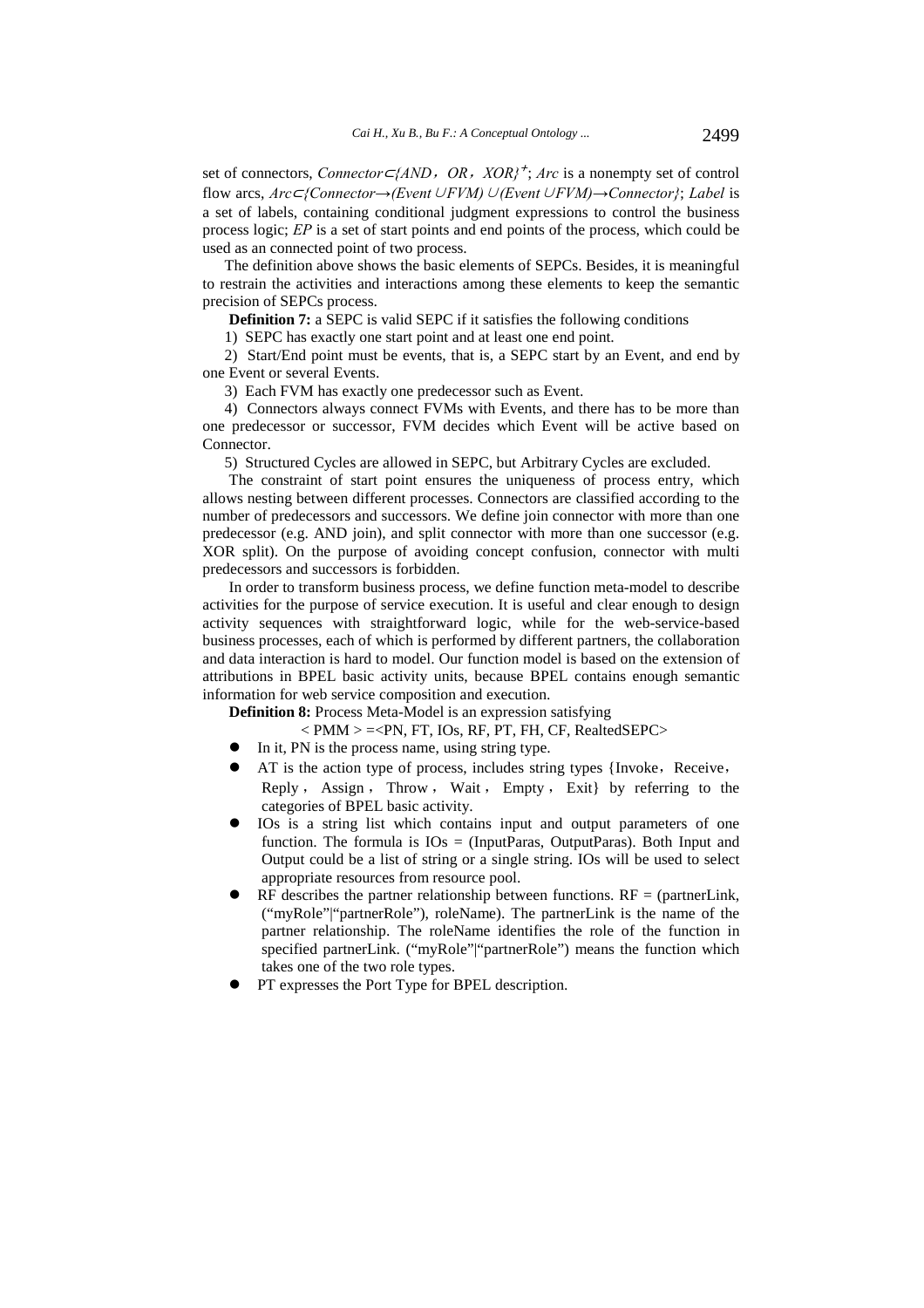- FH expresses the function including fault handler information, which could contain other PMM for fault handling;
- CF is an optional element, which describes the compensation operations. CF performs differently with FH. CF will start only when the function is finished and will compensate operations to cancel the effect of the function.
- RealtedSEPC is a link to connect a SEPC.

Process Meta-Model includes two parts. One part named Semantic EPC is used to describe the control-flow of functions in the business process, and another part named PMM is used to describe business process for execution. And these two parts are connected through the relationship as one to one.

Semantic information contained in the function meta-model covers these following aspects: profile of process activities; messages and data involved in activities interaction; partnership of functions; port types that classify functions by different function providers; exception handling and compensation handling. Partnership is the key element for understanding the business process with several participants (web service providers). Function meta-models contain partnership information to distinguish different interaction logics. Also it is beneficial for mapping BPEL partner links. Exception handling and compensation handling are necessary when a modelling process is to be deployed and executed.

Therefore, based on the Resource meta-Model, business process of enterprise could be modelling. Using business modeller, RVM, FVM, and OVM could be built. In addition, the advantage of the standardization allows user to export the process or import the process created by other modelling tools like ARIS Toolset.

### **4.2 Service transformation based on Resource Meta-Model**

In order to realize business process by means of service, it is necessary to implement the automated service generation based on resources instances. The process, which is called service transformation, is carried out to generate services related to information resource after business modelling. There are four kinds of service transformation:

- Based on Resource View Model (RVM), RESTful services could be generated. A RESTful service is corresponding to an information resource which could be accessed as by a URI.
- Based on Functional View Model (FVM), Standard SOAP services could be generated. A SOAP service is corresponding to a functional resource case which could define input and output parameters.
- Based on Organizational View Model (OVM), roles and its related functions and information entities could be exacted. This information could be used to constructed access control model in runtime environment.
- Based on Process Meta-Model (PVM), process-centred semantic relationships including data-function relationships, role-function relationships and functionfunction relationships are used to construct SEPCs. Then, SEPCs are transformed into BPEL or BPMN according to execution requirement in the runtime stage. This information could be used to construct control mechanism for application integration in the runtime environment.

The first three service transformations are single-view transformation, the process could be carried out based on some pre-defined templates. Thus we just take RESTful service as an example to explain the transforming method.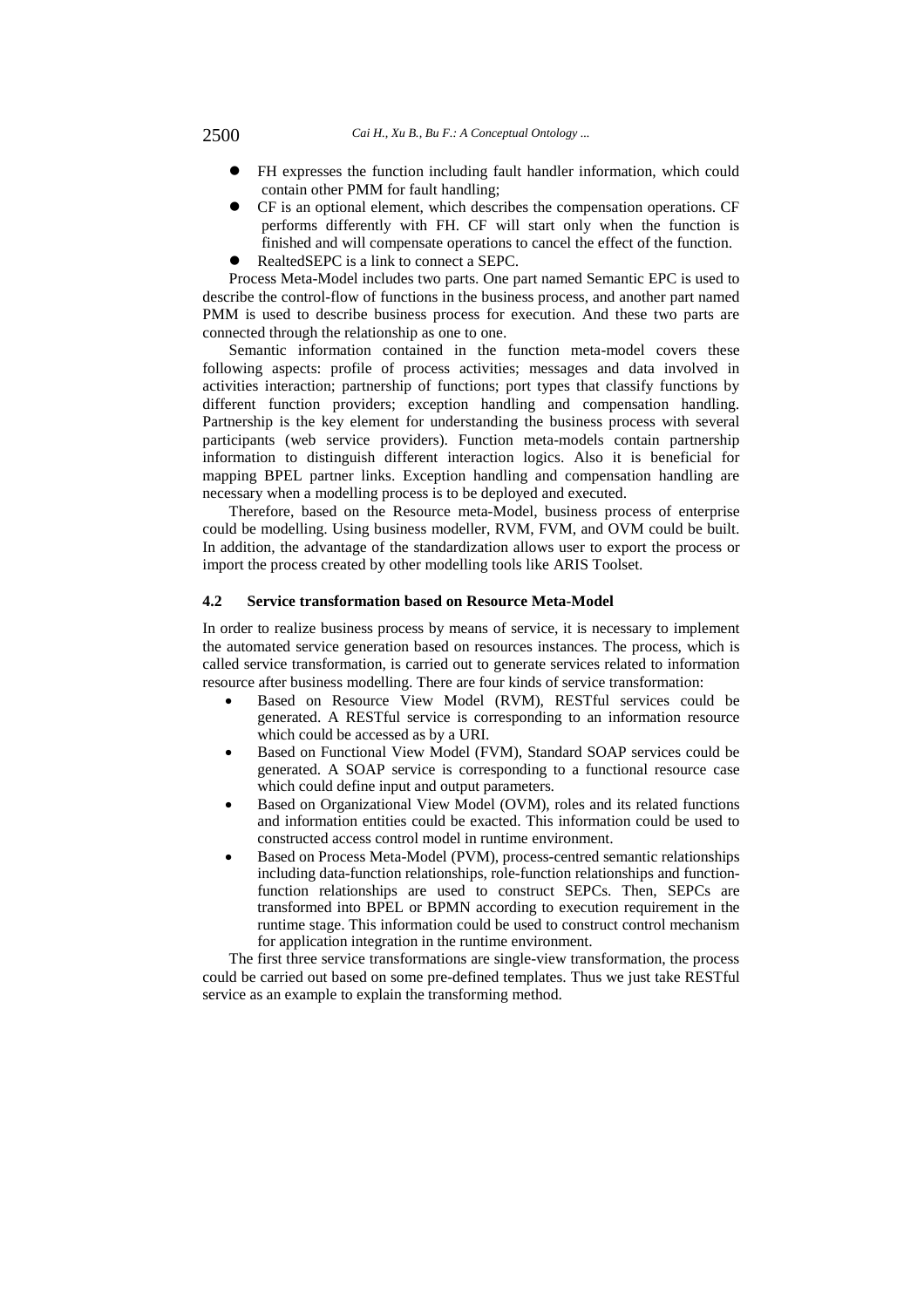In RESTful services, every identified resource is assigned with a unique URI. And these identified resources could be operated by standard interfaces, i.e. HTTP protocols PUT, GET, POST and DELETE. In order to invoke RESTful services, developers have to assemble URI manually and call appropriate HTTP method to send a request to the resource. Furthermore, there can be inconsistency between the documentation and the actual implementation of RESTful services. It is therefore necessary to describe services formally, thus we choose WADL to describe RESTful services in our framework.

The root of WADL is the application element, which consists of grammars and resources elements. The grammars element contains definition of the exchanged data format by means of XML schema. The resources element is a container for all resources and defines the base URI for all resources. Each resource is divided into an independent resource, which is then represented as the resource element, which is identified with a path to the base URI. Under a resource element, there exists a list of method elements, which represents the allowed HTTP method to operate on the resource. Each method element contains a request element and a response element. The request element is composed by a few parameters and some complex representation. The response element contains the representation of the resource and a fault element if something goes wrong during the execution.

When the structure of WADL is parsed, we developed an algorithm to generate WADL document by means of RVM and the state chart of resources.

Process transformation is complex compare with RESTful service transformation. Process generally could be used as a centre view to integrate some business elements such as tasks, roles and entities. It's an essential to describe the business process following some standardized process execution language such as BPEL or BPMN. Therfore, the process could be easily executed on the workflow engine, such as JBPM.

Basic activities in BPEL include information that describe activities interaction, referred messages, partnership of service providers and related operations. Table 1 shows the details about process meta-models mapping.

To generate executable basic activities, the semantic information in functional models is extracted. We first distinguish the types of function. Then, according to the different types, semantic information is transformed to form properties of BPEL basic activity. Partner relationships in basic activities are directly from the graph of PVMs. Ahead of the mapping process, the partnership logic defined in PVMs should be verified to satisfy peer-to-peer conversational partner relationship patterns.

Mapping process should obey the following rules:

- The FVM has to define partner relationships and has only one partner role.
- The number of function meta-model with same partnerLink name should be no more than two.
- The function meta-model with same partnerLink name should have different kinds of partner roles.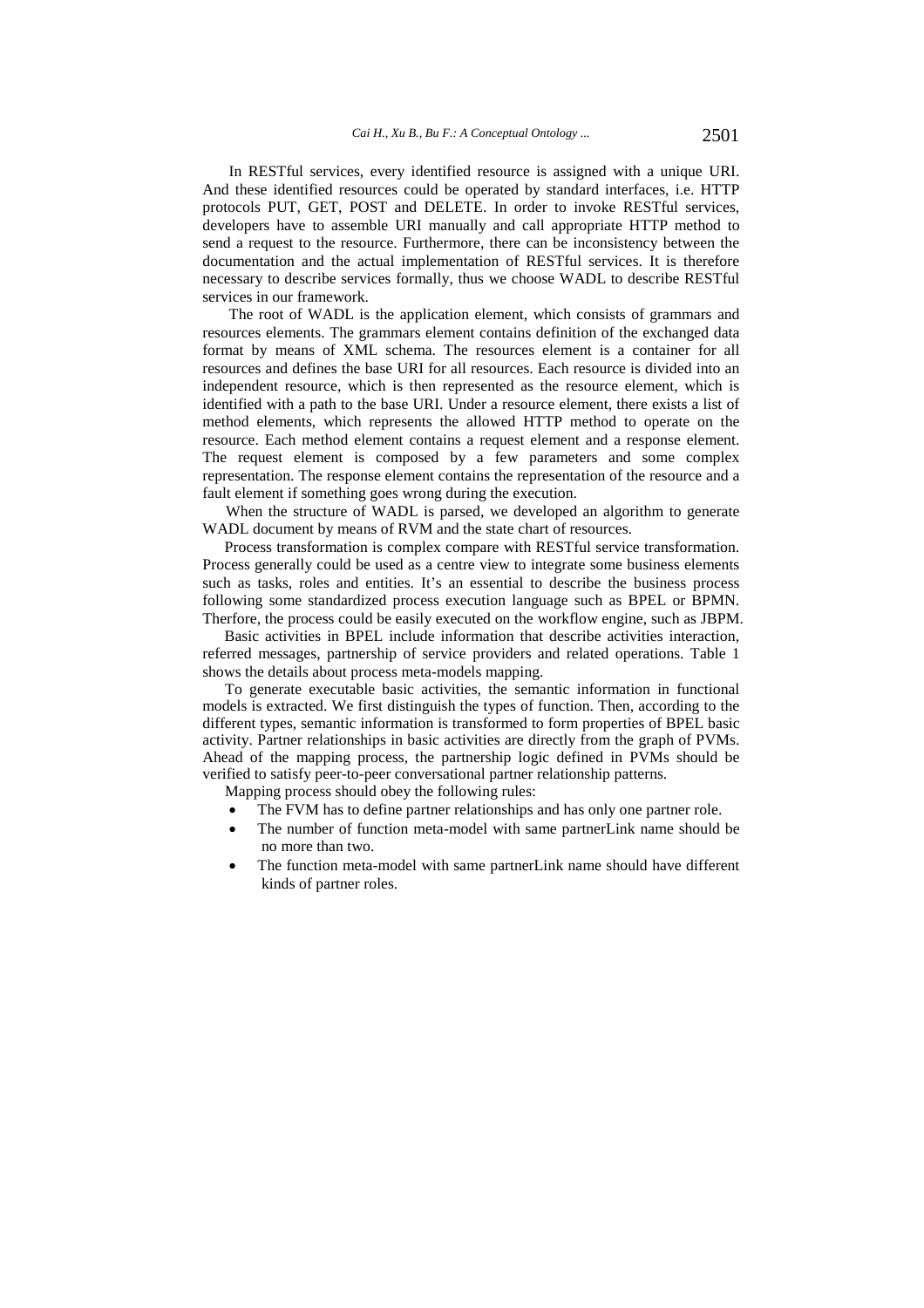| <b>BPEL</b>  | model<br>Meta                            | <b>BPEL Mapping</b>                                                                                                                                                                                                                                              |
|--------------|------------------------------------------|------------------------------------------------------------------------------------------------------------------------------------------------------------------------------------------------------------------------------------------------------------------|
| <b>Basic</b> | <b>Semantics</b>                         |                                                                                                                                                                                                                                                                  |
| Activity     | <b>Extraction</b>                        |                                                                                                                                                                                                                                                                  |
| Invoke       | $\langle AT \rangle$ PN $>$              | <invoke partnerlink="&lt;br"> "partnerLinkName"<br/> portType="portType" operation="Function<br/> Name".inputVariable="mput"&gt;<br/> outputVariable="output"&gt;<br/> <catch faultname="faultName"><br/> <catch faultname="faultName"></catch></catch></invoke> |
|              | $<$ IOs> $<$ PT>                         |                                                                                                                                                                                                                                                                  |
|              | <rf><fh></fh></rf>                       |                                                                                                                                                                                                                                                                  |
|              |                                          |                                                                                                                                                                                                                                                                  |
|              | $\langle$ CF>                            |                                                                                                                                                                                                                                                                  |
|              |                                          | <b>Fault Handler: activity</b>                                                                                                                                                                                                                                   |
|              |                                          | $<$ /catch $>$                                                                                                                                                                                                                                                   |
|              |                                          |                                                                                                                                                                                                                                                                  |
|              |                                          | <compensationhandler><br/>Compensation Function: activity<br/></compensationhandler>                                                                                                                                                                             |
|              |                                          |                                                                                                                                                                                                                                                                  |
| Receive      | $\langle AT \rangle$ PN $>$              | <receive partnerlink,<br="">="partnerLinkName"<br/>portType="portType" operation="Function<br/>Name" variable="input"&gt;</receive>                                                                                                                              |
|              | $<$ IOs $><$ PT $>$                      |                                                                                                                                                                                                                                                                  |
|              | $<$ RF $>$                               |                                                                                                                                                                                                                                                                  |
|              |                                          |                                                                                                                                                                                                                                                                  |
| Reply        | $\langle$ AT $\rangle$ $\langle$ PN $>$  | ="partnerLinkName"<br>proft Type="portflype" operation="Function<br>Name" variable="input"<br>faultName="faultName">                                                                                                                                             |
|              | $<$ IOs> $<$ PT>                         |                                                                                                                                                                                                                                                                  |
|              | $<$ RF> $<$ FH>                          |                                                                                                                                                                                                                                                                  |
|              |                                          |                                                                                                                                                                                                                                                                  |
|              |                                          | $\langle$ reply $\rangle$                                                                                                                                                                                                                                        |
| Assign       | $\langle AT \rangle \langle IOS \rangle$ | $assign$                                                                                                                                                                                                                                                         |
|              |                                          | <copy><br/><from<b>_variable="input"&gt;<to< td=""></to<></from<b></copy>                                                                                                                                                                                        |
|              |                                          | variable="output">                                                                                                                                                                                                                                               |
|              |                                          | $\langle \text{copy} \rangle$                                                                                                                                                                                                                                    |
|              |                                          | $\langle$ assign $\rangle$                                                                                                                                                                                                                                       |
| Throw        | $\langle$ AT $>\!\!\!<$ FH $>$           | <throw faultname="faultName"><br/></throw>                                                                                                                                                                                                                       |
| Wait         | $\langle AT \rangle \langle IOS \rangle$ | $\langle \text{wait} \rangle$                                                                                                                                                                                                                                    |
|              |                                          | <for>input</for><br><until><b>output</b></until>                                                                                                                                                                                                                 |
|              |                                          |                                                                                                                                                                                                                                                                  |
|              |                                          | $\langle$ /wait $\rangle$<br><empty></empty>                                                                                                                                                                                                                     |
| Empty        | $<$ AT $>$                               |                                                                                                                                                                                                                                                                  |
| Exit         | $<$ AT $>$                               | <exit></exit>                                                                                                                                                                                                                                                    |

*Table 1: Process Meta model mapping* 

# **5 System configuration based on MVC pattern**

By means of the business models and service components archived in design stage, Section 5 presents a method of configure system to construct a complete information system in the runtime stage. The method focuses on a referred system architecture, which contains resource-based services and related control mechanism.

# **5.1 Resource-based service architecture for system configuration**

The software architecture for system configuration is mainly focused on two types, SOA and ROA. [X. Xu, 08]. SOA provides methods for developing and integrating systems which package functionality as interoperable services. Compared with resource-based service [L. Richardson, 07], it could be regarded as a kind of processbased service. Since process-based services need to send messages as input and output information directly or indirectly, there are still more logical connections between services. RESTful web services, which are based on resources, could run more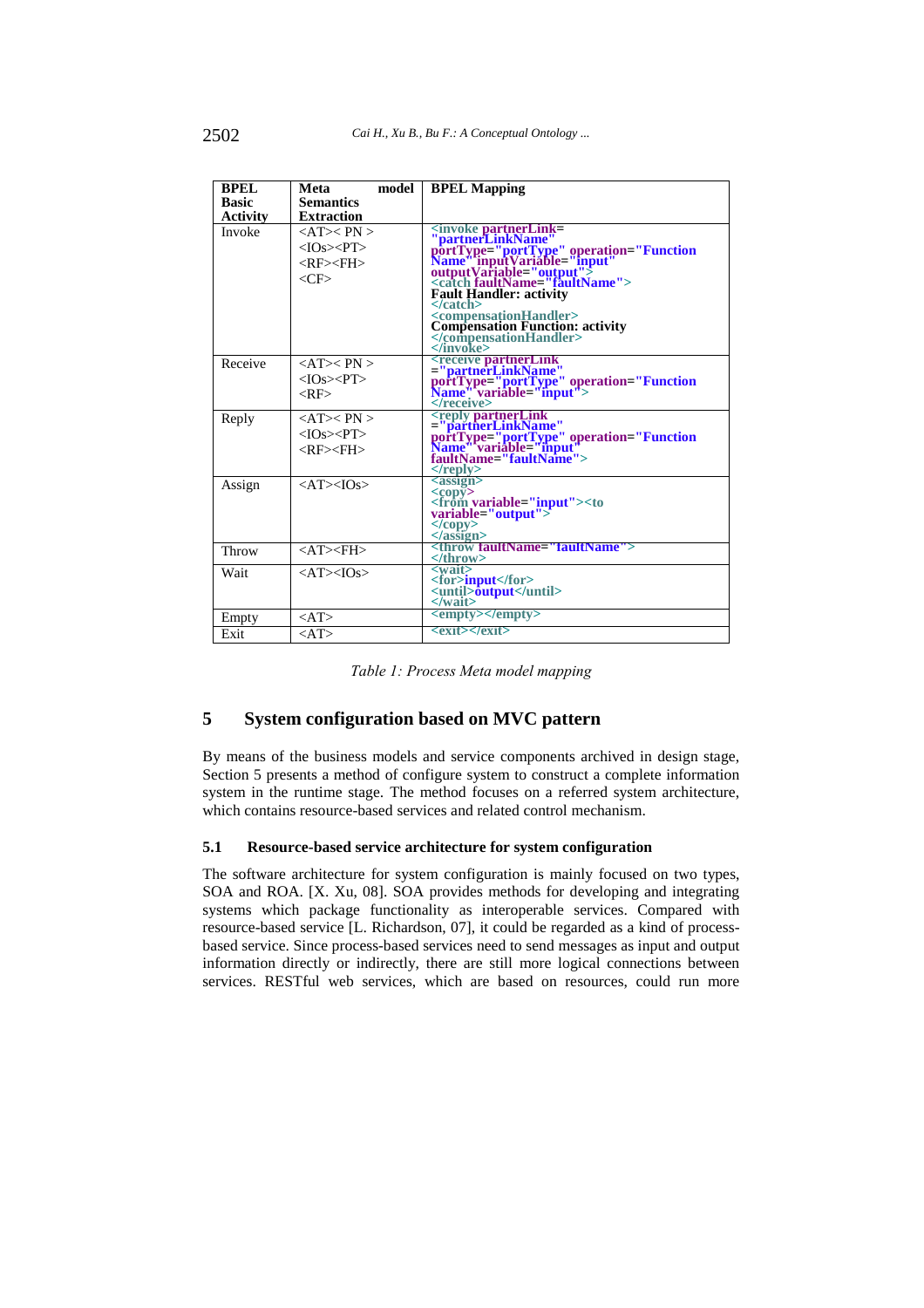flexibly and efficiently than process-based web services for end-users, especially in a large-scale and distributed environment.

Based on standard MVC pattern [S.S. Hasan, 11], A reference software architecture for system configuration is constructed. Figure 3 shows the architecture included three layers. In Data Layer, data connections are used to attain data from different data sources based on adapters. In Logical Layer, the external and internal resources are discovery and invoked. The controller in Logical Layer refers to access control and process schedule. In the User Layer, users could apply services to the personalization of their work environments so as to fulfil business requirements.



*Figure 3: A reference software architecture for system configuration* 

User Layer. The integration in this layer refers to the construction of applications by integrating components at the graphical user interface level. There are mainly two kinds of components here: the finer-grained component and the coarse-grained component. Finer-grained components could realize relatively simpler function with fewer interfaces; they are typically independent, and always shown as simple applications, such as the Widget. Coarse-grained components mostly present as web pages like Javascript or Forms. Both of them could be used to construct the application.

Logical Layer. There are two modules: Controller and Information Pool for service integration in Logical Layer. Controller realizes access control and task schedule according to the business process. Every business process consists of a start event, an end event and several tasks. Information Pool could be regarded as a container for service execution, where a state space based on resource is constructed to monitor and manage resource-based services. According to the requirements, BPM engine could be also included in the information system for complex application.

Data Layer. We could use data adapter to gain more effective usage of existing data in Data Layer. This layer contains the distributed data information from heterogeneous database with different data formats. Data services enable the sharing of structured data in database and semi-structured XML documents. The purpose of data layer is to simplify the integration of distributed data sources.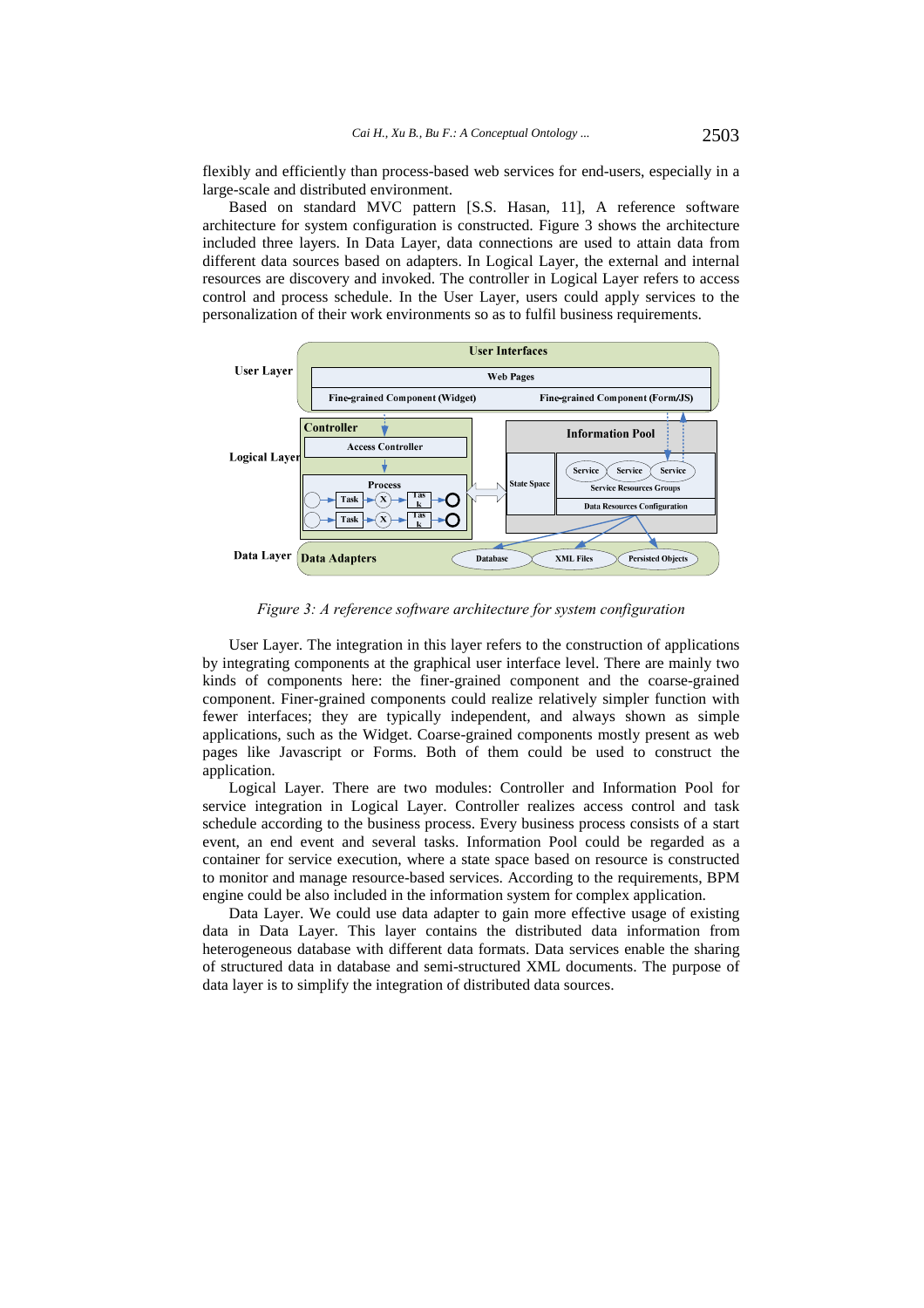The architecture provides a software configuration to run services. Components of user interface, such as web pages, could be generated based on services description. Based on the service parsed, some parameters could be obtained from service description files such as WADL, WSDL. User interfaces could be generated automatically by means of JavaScript. The information resource pool consists of SOAP services, RESTful services, Data Connection and Access Control Model. Access Control Model contains roles, and their relationship with functions and entities, which act as authorization for services invocation. Data Connection acts as persisted objects to connect data-sources in distributed environment.

#### **5.2 Construction of information pool based on ontology**

In resource-based service architecture, information pool acts as a runtime environment for resource accessing, disposing, and displaying during service execution period. For the purpose of constructing a flexible and configurable environment, ontology is built to organize and utilize resources dynamically.

# **Definition 9: Domain Ontology for Resource (DORe)**

Domain Ontology for Resource is a logical structure for resources management and disposing. This facilitates the construction of semantic relations between resources as well as the use of these resources in a dynamic manner. In fact, DORe could be regards as a general representation to express the relations between resources. It is represented as:

### $DORE = (ReM, VirReM, Relations)$

In the above definition, ReM is the basic node related to a concrete resource such as services, business entities, and functional components. VirReM is the node named virtual resource, representing a set of composed resources. And Relations denotes the relationship used to connect different nodes.

Based on OWL-S [Matthias Klusch, 09], we could depict it in ontology description language. A logical grammar structure of DORe is shown in Table 2.

```
<DORe>::=<ReM>|<ReM>∪<VirReM>
```

```
<VirReM>::=<Node><Relation><Node>
```

```
<Node>::=<VirRemClass>|< ReM>|<ReMObject>
```

```
<ReM>::=CLASS:<RemIdentifier><Property><Operation> END
```

```
<Relation>::=< Generalization >|<Specialization>|< Association >
```
<VirRemClass>::=CLASS:<VirRemIdentifier><Property><ReMi><Relationij><ReMj>END

<ReMObject>::=OBJECT:<ObjectIdentifier>< Property><Operation>END

<Property>::=PROPERTY:<PropertyIdentifier>:<InitialValue>END

### *Table 2: Logical structure of Domain Ontology for Resource*

Referred to Table 2, the relationships of resources are divided into three types:

- Generalization is used for constructing VirReM based on two or multiply ReMs;
- Specialization is used for generating a ReM from a VirReM , and the new ReM is always a part of a VirReM;
- Association represents a weak link between two independent resources.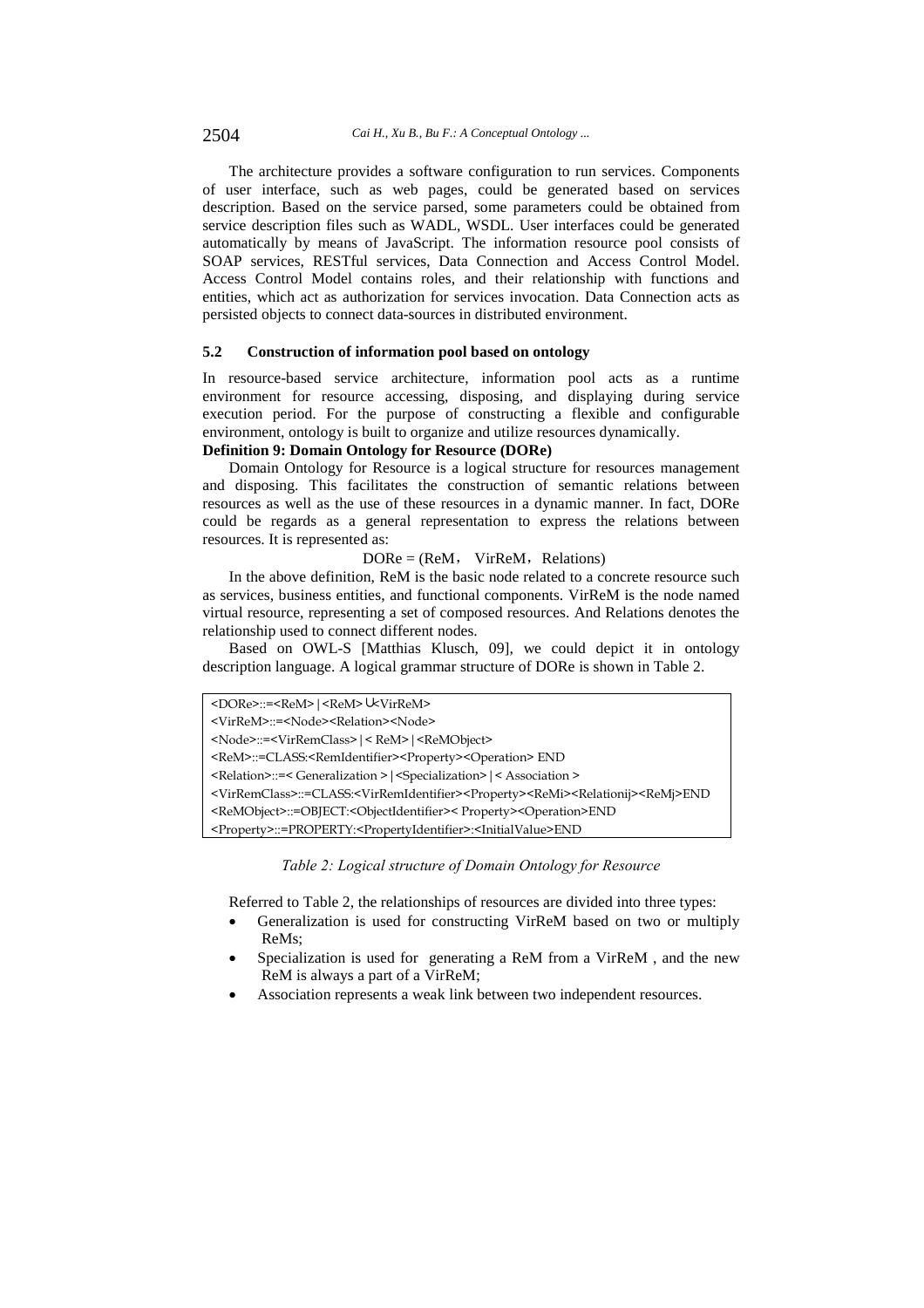Figure 4 illustrates an ontology fragment related to an example ERP system. This fragment includes several resources and correlative relationships, the resources include several independent resources such as PurchaseOrder, Product, GoodsReceipt, as well as a virtual resource PurchaseDocument which consists of some independent resources like Invoice and PurchaseOrder. Resources of domain ontology may have complex and dynamic associations to fulfil different requirements. Some operations are inside the resources so as to connect operational semantic with structural semantic, which could be used to connect RESTful services and SOAP services in the run time.



*Figure 4: Ontology fragment of an example ERP system* 

For the purpose of maintaining the semantic relationships based on ontology, according to Stojanovic [Stojanovic, 02], high-level changes are considered as composite changes which are constituted by a certain number of elementary changes. Therefore, it's crucial to identify all the essential elementary changes and express them in a formal way. As Table 3 shown, to maintaining the information pool dynamically, the primary elementary changes of operations are defined.

In the information pool, all information resources related to this process are collected together as a resource array of several dependent or independent resource objects. The static information has been described with a set of resources and activities in business process model. When this business process is executed, these resource objects could be changed step by step. During the runtime of business process, every resource in the resource array is disposed and its state is converted. What should be emphasized is that one activity should have the state of at least one resource object, and the conversion is allowed to occur once a time only. After assigning resource objects with different states according to information disposing process, we can deduce the functions of the whole business process by the state transitions of all related resource objects.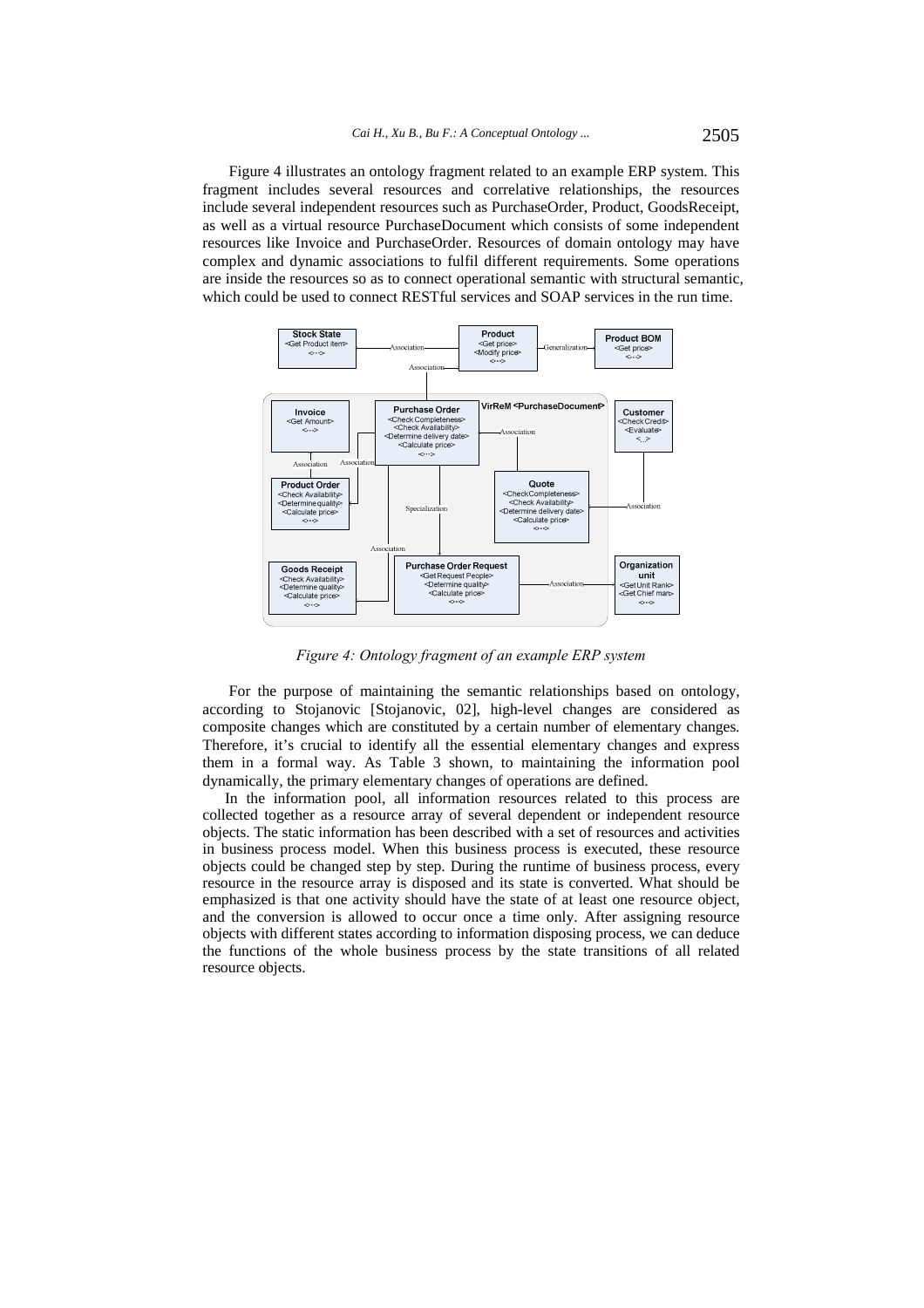| Elementary      | Syntax & Semantic                                                       |  |  |
|-----------------|-------------------------------------------------------------------------|--|--|
| Change          |                                                                         |  |  |
| Create new ReM  | CreateReM (ReM rem)                                                     |  |  |
|                 | $ReM = \{CLASS   OBJECT\}$                                              |  |  |
|                 | Create a new ReM into ontology.                                         |  |  |
| Deep delete ReM | Delete(ReM rem)                                                         |  |  |
|                 | Recursively delete all rem refer in ontology then delete rem assertion. |  |  |
| Generalize ReMs | ExtractVirReM(ReMs rems)                                                |  |  |
|                 | $ReMs = {ReM1, ReM2,, ReMn}$                                            |  |  |
|                 | Create a generic ReM for a set of unrelated ReMs and transfer           |  |  |
|                 | common properties to it.                                                |  |  |
| Specialize ReMs | ExtractSubReM(ReM)                                                      |  |  |
|                 | Split a ReM into several ReMs and distribute properties among them.     |  |  |
| Create new      | CreateRelation(Relation rel)                                            |  |  |
| relation        | Create a new Relation assertion into ontology with no connections.      |  |  |
| delete<br>Deep  | Delete (Relation rel)                                                   |  |  |
| relation        | Recursively delete all rel refer in ontology and delete rel assertion.  |  |  |
| Add relation    | AddRelation(Node domain, Relation rel, Node range)                      |  |  |
|                 | $Node={VirClass   ReM}$                                                 |  |  |
|                 | Add a relation rel between domain and range                             |  |  |
| Remove relation | RemoveRelation(Node domain, Relation rel, Node range)                   |  |  |
|                 | Remove the relation rel from domain and range                           |  |  |
| Add/Remove      | AddProperty(Node node, Property prop)/RemoveProperty(Node               |  |  |
| property        | node, Property prop)                                                    |  |  |
|                 | Add a property prop into node. /remove the property prop from node      |  |  |

*Table 3: Elementary operations of Information Resource Pool* 

Based on the constraints from initial state of resources in the resource array and state diagram inner every resource, a finite state machine [Huang Shuai, 10] could be built to control connections between different RESTful services related to a process instance. The services would depend on the resources only without considering the business activities. Based on the state space defined with the resource array, the goal and constraint could be used to control the whole process, no matter whether the granularity of services is coarse or not.

# **6 System implementation and case study**

In this section, a CORM-based supported platform is presented to implement and verify the idea. A case study with all the steps is also shown to explain the application. At last, related discussion is given by comparing with one typical similar platform.

### **6.1 A software platform for system implementation**

Based on the idea of business-driven system configuration, a CORM-based supported platform could be built, which included three parts: Business Modeller, Service Integrated Environment, and Resource Centre.

(1) Business Modeller for business elements description

Business Modeller supports multi-views of business modelling so as to retrieve and encapsulate information resources from distributing and heterogonous application.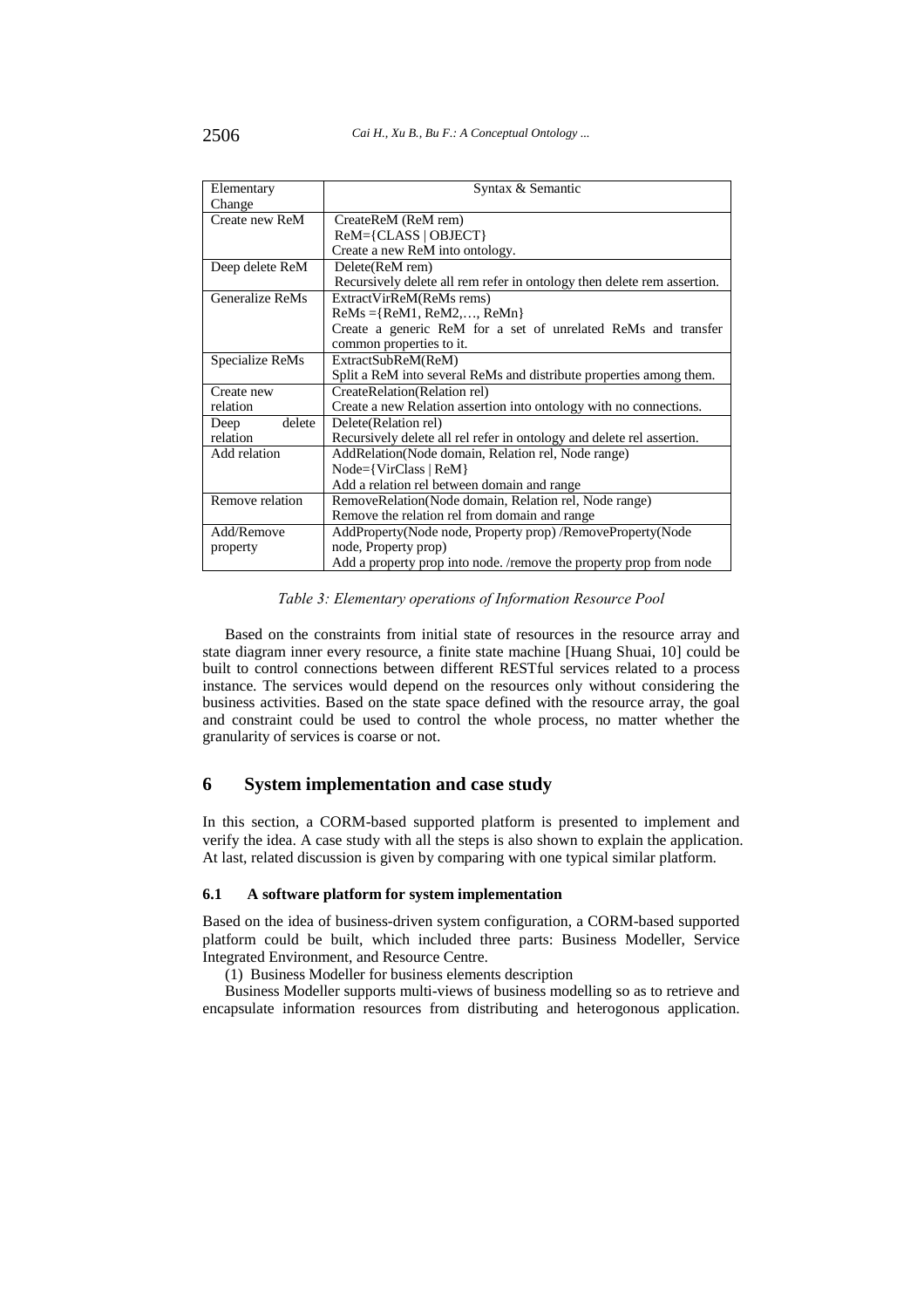Business Modeller is used to build functional model, organizational model, business resource model and process model, as well as a united data view interactive with database for storage purpose to support the business models.

(2) Resource Centre for service transformation and management

Resource Centre is designed to connect Business Modeller and Service Integrated Environment, thus focus in on service transformation and management of these resources and services to achieve reusability in system configuration stage. To invoke application and data in a convenient way, there is a need to execute business process by means of services. Therefore, realizing the automated generation of services based on resource models becomes very significant. The process of service transformation is carried out to generate services relevant to information resource. SOAP services are related to functional model, and RESTful services are related to information entities. After service transformation, resource models from different sources are mapped into a resource centre according to these relationships. Based on ontology, these resources are organized and managed to construct a semantic and powerful resource centre.

(3) Service Integrated Environment for system configuration

Referring to MVC pattern, system configuration is then fulfilled by Runtime Service Environment. When services are generated from Resource Centre, resource state space could be constructed as control mechanism during the service execution. Then the tasks of service parse, process mapping, and service integration are carried out. Therefore, a complete system could be constructed by means of system configuration.

The CORM-based supported platform is already used to construct a configurable integrated platform for a ship-building manufacturing company. Based on re-useable resource models, the platform supports rapid modification of information systems when the process changes. By employing different types of resource as driven element, we also proposed different development patterns, such as service-driven, data-driven, and user-interface-driven pattern. We do not make further discussions on these patterns here due to the page limitation. Referred to the idea of business-driven system configuration in Section 3, the process is illustrated in Figure 5.

There are three documents generated in CORM-based supported platform during the disposed process. (1) According to the business models created in Business Modeller, information resources in XML format are recognized and encapsulated from heterogeneous system environments through resource adapters. Based on the CORM, these resources can be registered in the Resource Centre, which acts as a reusable enterprise resource library for the purpose of attaining business models and extracting application cantonments for system configuration. (2) Resource service description in WADL format is generated to describe resource services, where all resources in resource model are assigned with well-designed URIs, possible HTTP methods and proper representation, so as to be understood and accessed by the application. (3) Process orchestration document in BPEL format describes the controlflow of business process. All involved resources of a certain process are put into a resource array to construct a resources state space, thus carrying out the process state transitions to control the process execution.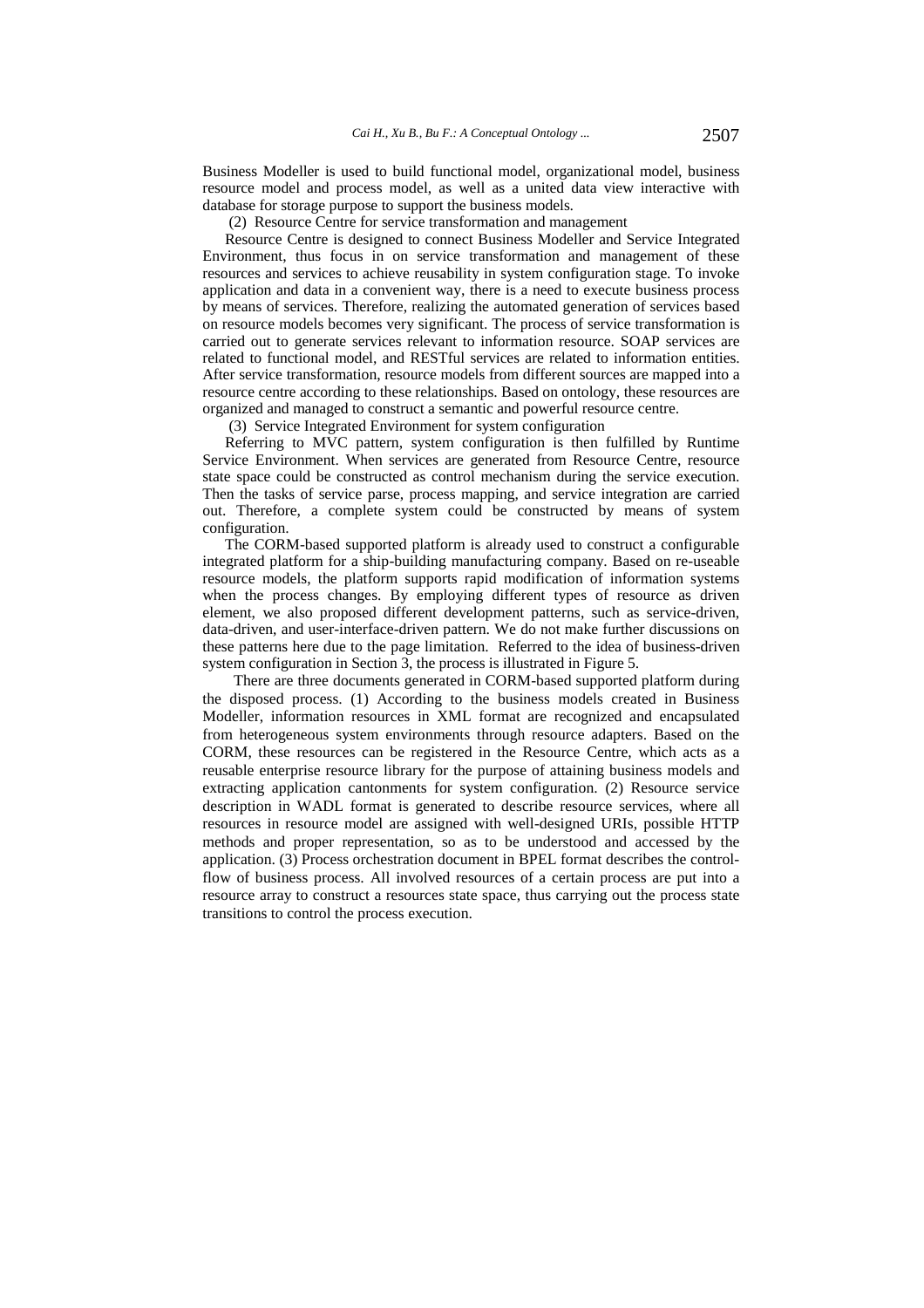

*Figure 5: System implementation of CORM-based supported platform* 

### **6.2 A case study**

In this session, we will explain and validate the busness-driven system configuration through the CORM-based supported platform step by step based on the following procurement scenario:

Company A needs to build a enquipement purchase system according to the existing business process. A typical process could be described as follows: Purchase department create POR(Puechase Order Request) accroding to requremnets from different sources, then combines these requremnets and submited POR to office for pre-check. Management department will carry our POR check accroding to company execution plan, them submit it to Financial Depaetment for Financial Approval. If POR approved, Purchase department create RFQ(Request for Quotation), which contained product types and numbers. Then, Purchase department will interact with company B to get ReturnedGoods Info. Purchase department then decides vendor and create PO. Accordingly, Office and Financial department will carry out some activities according to PO Submission.

Step 1: Busibess modeling by means of Business Modeller

First of all, based on the business requirements, related business entities and activities are being modeled in the business modeling system. We describe functional models, entity models, organazational unit models, and business process models in Business Modeller, which is a eclipse plugin supporting multi-view modeling with a connection to the web-based Resource Centre. Business Entity resources, such as PurchaseOrder, PurchaseOrderRequest and RFQ are created in this step , some fragment could be refered to Figure 4.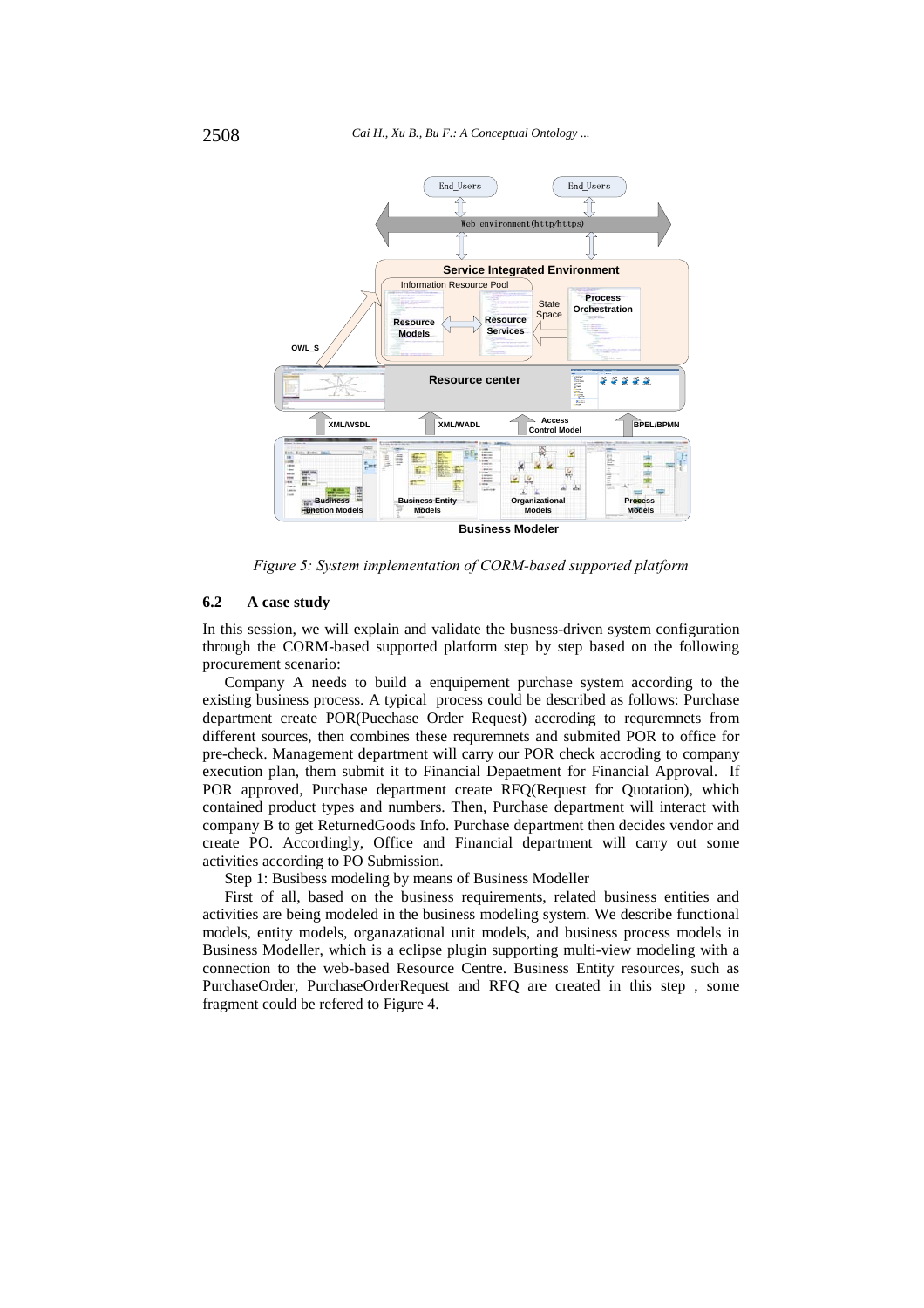Step 2: Service transformation and Service registering

Based on business modeling, corresponding services are generated by means of service transformation: inforamtion-centric services are generated from entity models, and interface-centric services are generated from functional models.

Table 4 displays several services related to the purchase process, which are transformed and registered in the Resource Center.

| <b>ActivityDescription</b> | <b>Service Name</b>                       | <b>Related Organazation</b>           |  |
|----------------------------|-------------------------------------------|---------------------------------------|--|
| <b>Create PO Request</b>   | PODraft<br>Purchase Dept.                 |                                       |  |
| <b>Submit POR</b>          | POSubmission<br>Purchase Dept.            |                                       |  |
| Pre-Check                  | OfficeApproval                            | Office                                |  |
| POR Check                  | DepartmentApproval1st<br>Management Dept. |                                       |  |
| Financial Approval         | FinancialApproval                         | Financial Dept.                       |  |
| <b>Create RFO</b>          | <b>RFOCreation</b>                        | Purchase Dept.                        |  |
| Return Goods Info          | POInfoReturned                            | Purchase Dept. (Interact with Company |  |
|                            |                                           | B)                                    |  |
| Decide Vendor              | <b>SupplierChoose</b>                     | Purchase Dept.                        |  |
| Create PO                  | <b>POCreation</b>                         | Purchase Dept.                        |  |
| Office Submission          | OfficeSubmission                          | Office                                |  |
| Financial Record           | FinancialSubmission                       | Financial Dept.                       |  |

#### *Table 4: Services list of the example purchase scenario*

In this step, we need to map operations and parameters of the specified service to the component ID to support the implementation of the service functions. The mapping allows for two types of service invocations, SOAP and REST,adopting two different invocation paths. The SOAP service invocates resource with WSDL format, and the invocation path is in the form of Operation/Message/MessagePart/Parameter, while REST invocates resources with WADL format and the path is Operation/ElementPath. In contrast, REST architecture is easier to invocate.

Step 3: Resources registered and management in Resource Center

When we carry out service intergation, we should make sure that the necessary resources are available. There are three possible cases at the beginning of the service discovery. In the first case, all necessary services are registered in the Resource Center. The Service Parser analyzes the service information and extracts the operations as well as input and output parameters in the WSDL. In the second case, users want to find services that match the functions they specified. They could query their target services via key words, since services have been named following specified principles and services adopting the semantics could be intelligently discovered. System allows for services management and automatic expression of services as a service tree based on semantics, making it easier to discover certain services. The query results are registered in the Resource Certre as well. In third case, the ideal services are not available. Therefore, users have to add new services with the help of IT staff. The occurence frequency of the third case depends on the capacity of the existing instances.

Step 4: Control mechanism construction based on business processes

Accroding to the business process model, developers will configure the process by assigning resource instances to a task of business process. Each task in this process is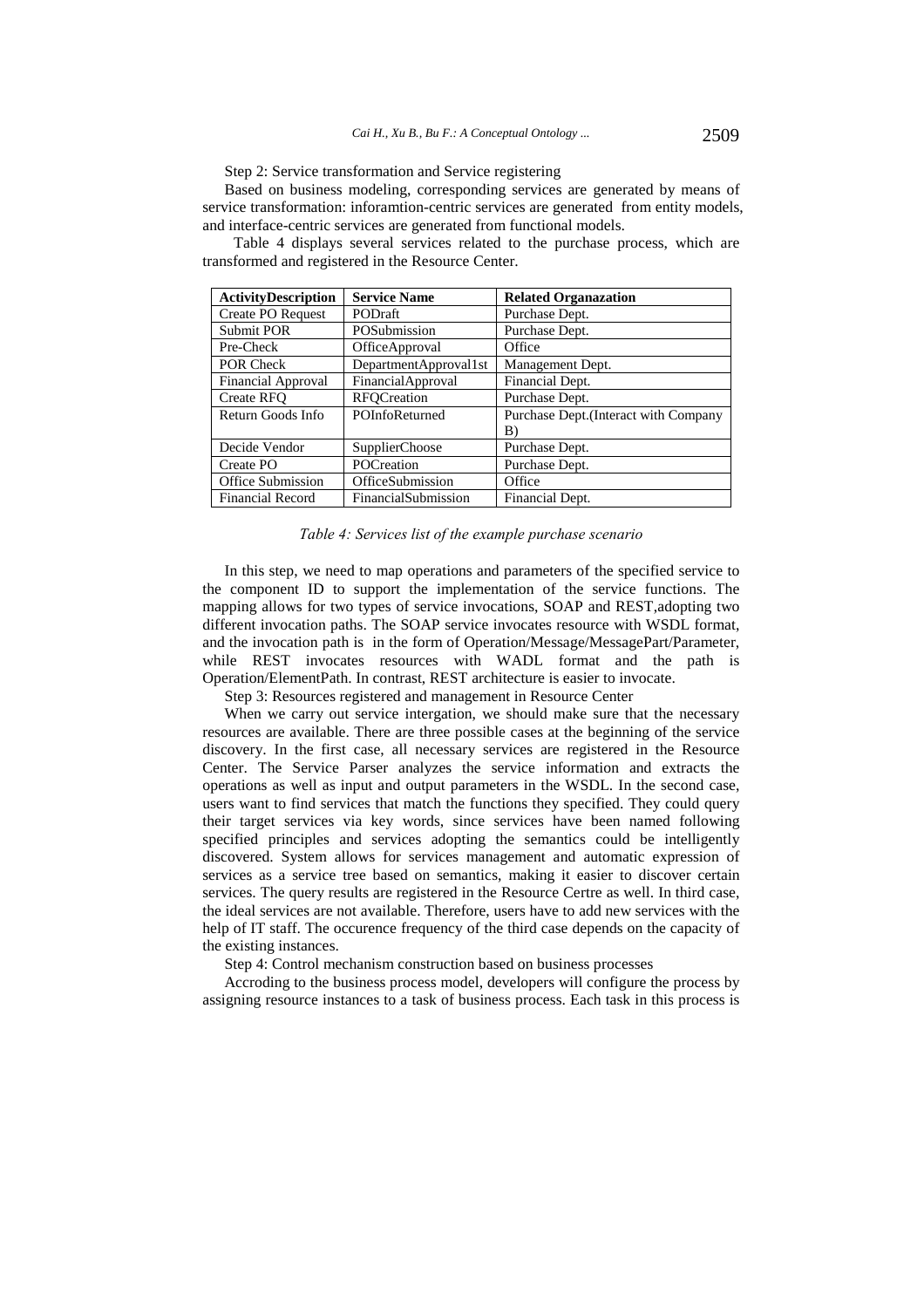corresponding to an activity in the procurement process. Users prefer to configure the business process in a visualized interface through drag-and-drop operation. Hereby, we define the unit in a "process" as a "task", which is a draggable component. In accordance with previous scenario, PO submission is a task of the procurement process. It support the creation of relations among tasks, such as "and", "or", "not" even more complicated logic relationship. A web-based user interface of the resource integrated module is given in Figure 6 to show how the process mapping tasks.



*Figure 6: A program interface of process mapping resource* 

Step 5: System configuration based on services description.

After services are assigned to the tasks of process, we need to attach the executable function to the UI component so as to construct a complete system. Each component, such as textbox, label and table, is assigned a unique id during the configuration of it. In this step, users could design their own UI corresponding to specified task by drag-and-drop. For PO submission task, you can add an uneditable textbox on a Form to present the PO number and another textbox to allow the purchaser to input the price and quantity. Each task corresponds to one Form. Moreover, on account of improving user experience with better UI design process, Some other web page developing tools that support standard XHTML can be used.

After these five steps, the process called services-driven system configuration is accomplished. From the perspective of cost, CORM-based supported platform greatly shortens the system development cycle, and saves more labor efforts than other traditional developing methods. Also, end users could develop a complete system without the participation of the IT staff, with more attention paid on the business logic to reduce the mistaken understanding of business requirements.

#### **6.3 Discussion**

Web2Exchange is a model-based service transformation and integration environment [Srinivasmurthy, 09]. On the purpose of explain our approach, some features of CORM-based supported platform are compared with Web2Exchange, see Table 5.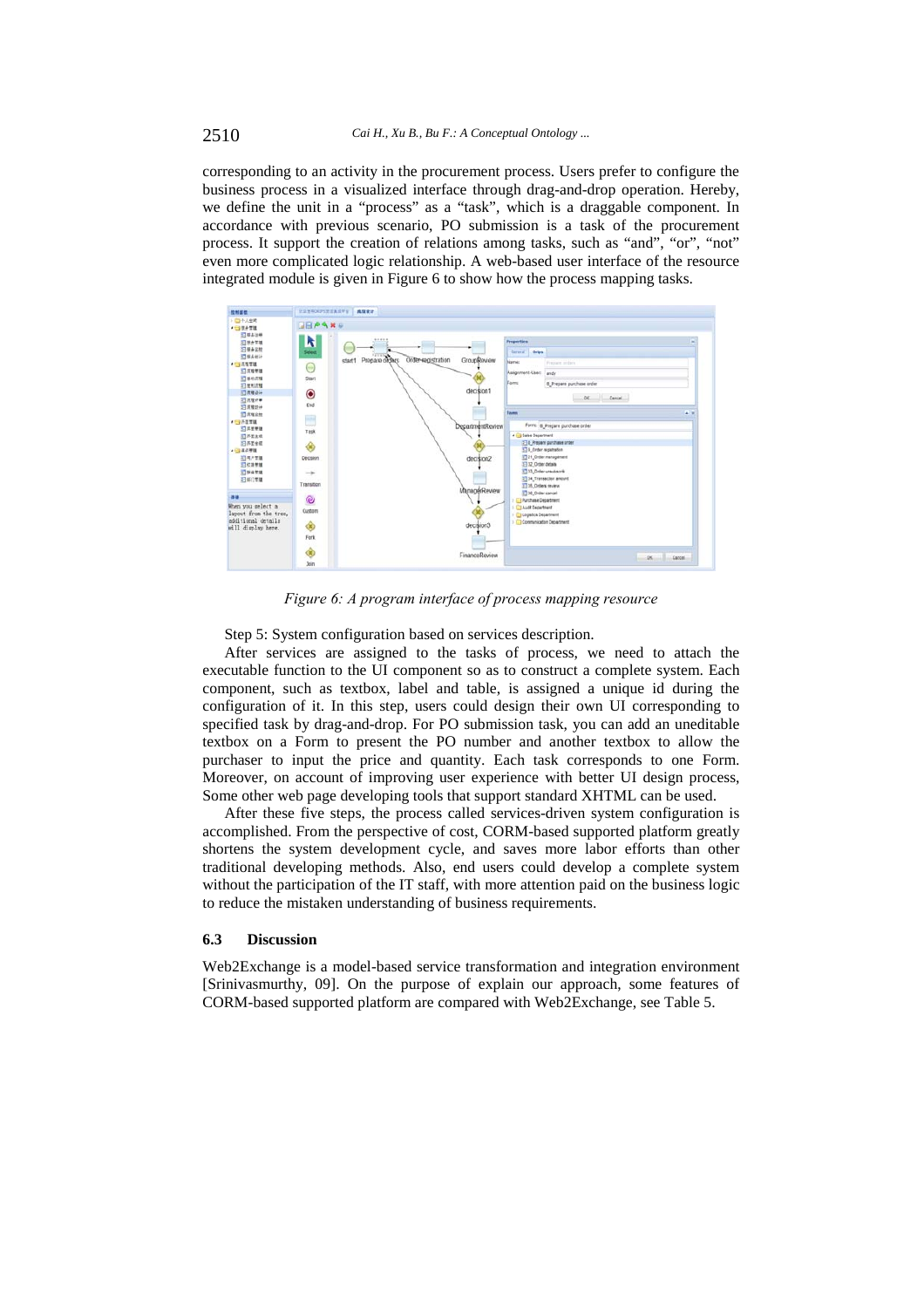| <b>Stage</b> | Feature       | CORM-based supported            | Web2Exchange                  |
|--------------|---------------|---------------------------------|-------------------------------|
|              |               | platform                        |                               |
| Design       | Model         | Entity, Functions,              | Entity(Class, method,         |
| stage        | element       | OrganazationUnit (Role,         | property)                     |
|              |               | User), Process                  |                               |
|              | Meta-model    | Multi-views business model      | Common Information            |
|              |               | extended ARIS                   | Model in a DMTF               |
|              |               |                                 | standard                      |
|              | Involved      | Both business and system        | system model                  |
|              | models        | model                           |                               |
| Transform    | Transformatio | Service level by REST service   | Code level by the mean        |
| ation        | n level       | generation, SOAP service        | of system model, source       |
|              |               | generation, and process         | code notation,                |
|              |               | transformation                  | packaging services            |
|              | Service       | <b>REST/SOAP</b> services       | <b>Foundation Services</b>    |
|              | component     | Process                         | Model-based services          |
|              |               | services(BPEL/BPMN)             | Communication                 |
|              |               | <b>Accessed Components(RBAC</b> |                               |
|              |               | Model)                          |                               |
|              |               | Data adapter                    |                               |
|              | Access mode   | <b>Both REST or SOAP</b>        | <b>Both REST or SOAP</b>      |
| Execution    | Integration   | <b>Business-driven System</b>   | Lightweight Mashup            |
| stage        | pattern       | configuration                   |                               |
|              | Configuration | Referred to MVC pattern,        | <b>Based on Model-based</b>   |
|              |               | Services connected to Data      | Service Integration           |
|              |               | adapter and UI components,      | Environment (SIE),            |
|              |               | Process (BPEL/BPMN) act as      | Foundation Services,          |
|              |               | controller to configure a       | Communication, and            |
|              |               | complete a web-based system.    | Model Management are          |
|              |               |                                 | configured.                   |
|              | Control       | State Space based on            | Not mentioned                 |
|              | mechanism     | resources                       |                               |
|              | Platform      | Both a modelling and service    | A service integration         |
|              |               | integration platform, could be  | platform similar to           |
|              |               | used as a EIS development       | <b>Enterprise Service Bus</b> |
|              |               | and execution platform.         | (ESB), focus on services      |
|              |               |                                 | communication.                |

*Table 5: Features of CORM-based supported platform* 

See Table 5, features of CORM-based supported platform with Web2Exchange are divided into three stages of design, transformation, and execution. We could find that CORM-based supported platform provides a more flexible approach to construct a complete information system by connecting build-time business models with runtime execution. Additionally, application integration is based on resources with semantics, thus carrying out complicated and rapid integration. It owns more professional advantages than some lightweight application integration such as Mashup.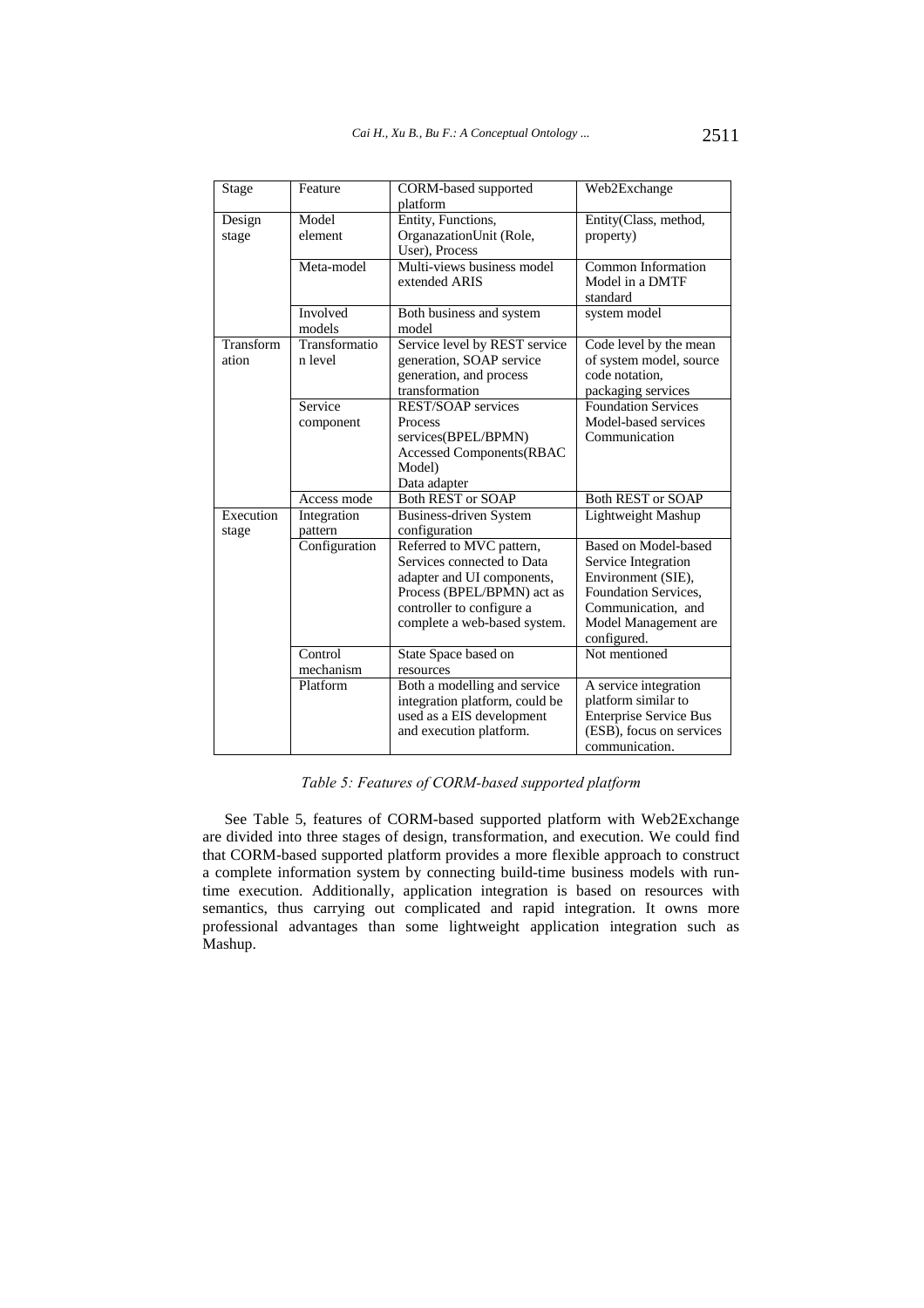# **7 Conclusion**

For the purpose of bridging the gap between businesses models with running serviceoriented system, a conceptual model, CORM is proposed to describe, encapsulate, manage and configure information resources. These business models and IT elements could be recognized, managed, transformed and configured to develop and implement enterprise information systems. In some information-centric software such as ERP system, E-Business system, the IT elements attained from existed systems and databases could be re-used to configure a new system according to the business requirements. Therefore, CORM provides a more effective approach to support information system development and business adjustment.

Our further tasks will focus on the functions features towards cloud computing environment, for example, realizing multi-rents mechanism and group-based service scheduling. And one other direction is to maintain consistence of different types of resources by means of ontology evolution autonomously.

### **Acknowledgements**

This research is supported by the National Natural Science Foundation of China under No. 71171132, and the National High Technology Research and Development Program of China ("863" Program) under No.2008AA04Z126.

### **References**

[Alessandro, 09] Alessandro Bozzon, Marco Brambilla, Federico Michele Facca, Giovanni Toffetti Carughi, A Conceptual Modeling Approach to Business Service Mashup Development, Proceedings of IEEE International Conference on Web Services 2009, pp.751-758

[Chenting Zhao, 09] Chenting Zhao, Zhenhua Duan, Man Zhang: A Model-Driven Approach for Generating Business Processes and Process Interaction Semantics. Proceedings of the 2009 Eigth IEEE/ACIS International Conference on Computer and Information Science.

[Cheol-Han Kim, 03]Cheol-Han Kim, R.H. Weston, A. Hodgson, Kyung-Huy Lee, The complementary use of IDEF and UML modelling approaches, Computers in Industry, Volume 50, Issue 1, January 2003, Pages 35-56

[D. Bianchini, 06] D. Bianchini, V. D. Antonellis, B. Pernici and P. Plebani, Ontology-based methodology for e-service discovery, Information Systems 31 (2006), pp.361–380

[Howard Smith, 03]Howard Smith, Business process management the third wave: business process modelling language (bpml) and its pi-calculus foundations, Information and Software Technology, V45(15), 2003, pp1065-1069

[Huang Shuai, 10] Huang Shuai, Cai Hongming, Xu Boyi,A Resource State-based Business Process Control Mechanism for BPM, Proceeding of IEEE PIC-2010,IEEE Computer Society, 2010.12,p1157-1162

[J. Ziemann, 05] J. Ziemann, J. Mendling. EPC-Based Modelling of BPEL Processes: a Pragmatic Transformation Approach. In Proceedings of MITIP 2005, 2005.

[J.J. Jung, 09] J.J. Jung, Semantic business process integration based on ontology alignment. Expert Systems with Applications, Volume 36, Issue 8, October 2009, Pp 11013-11020